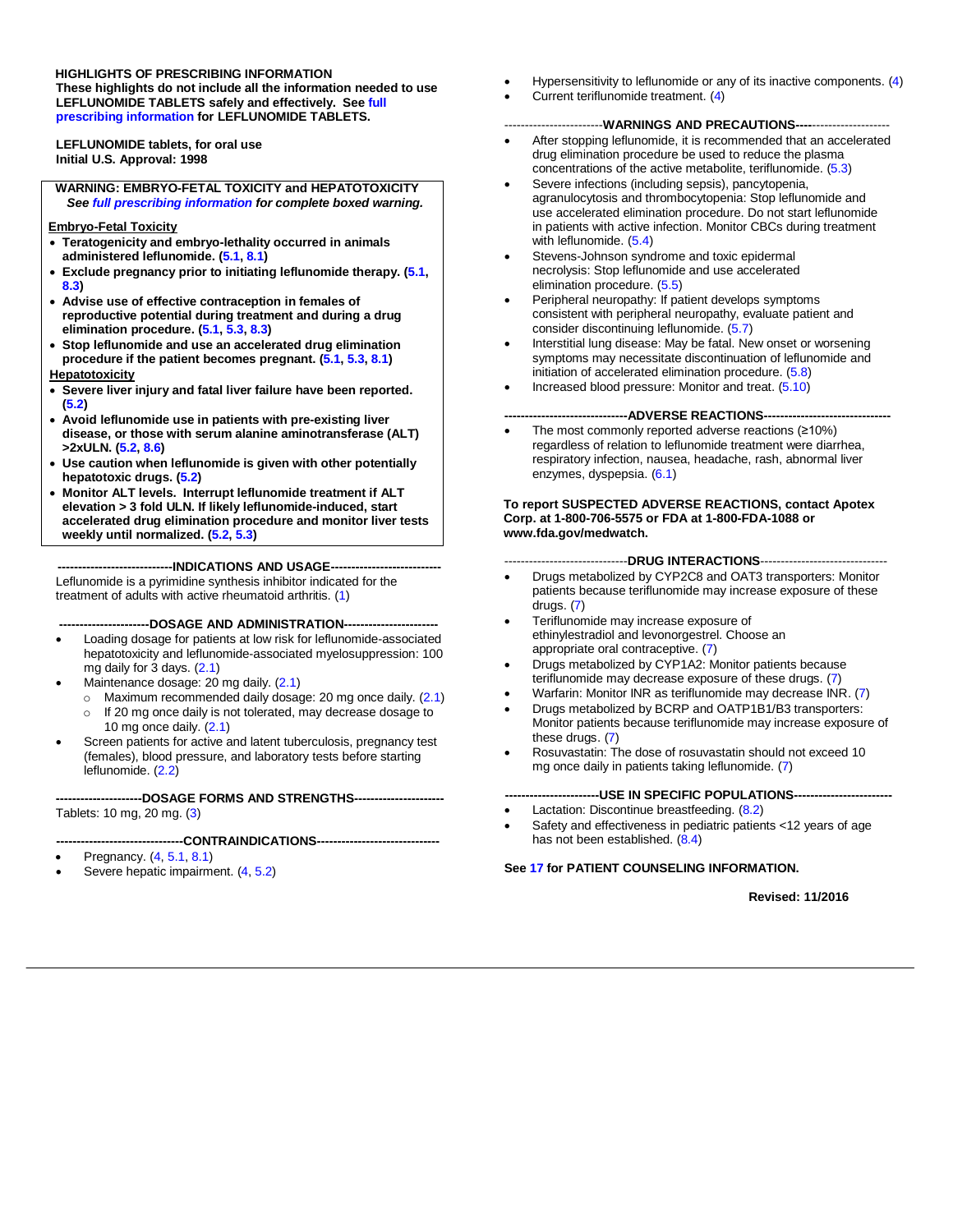#### **FULL PRESCRIBING INFORMATION: CONTENTS\* WARNING: EMBRYO-FETAL TOXICITY [and HEPATOTOXICITY](#page-2-3) 1 [INDICATIONS AND](#page-2-1) USAGE 2 DOSAGE AND [ADMINISTRATION](#page-2-4)**

- [2.1 Recommended](#page-2-2) Dosage
- [2.2 Evaluation](#page-3-1) and Testing Prior to Starting Leflunomide
- **3 DOSAGE FORMS AND [STRENGTHS](#page-3-2)**

#### **[4 CONTRAINDICATIONS](#page-3-3)**

#### **5 WARNINGS AND [PRECAUTIONS](#page-3-4)**

- [5.1 Embryo-Fetal](#page-3-0) Toxicity
- [5.2 Hepatotoxicity](#page-4-1)
- [5.3 Procedure](#page-4-0) for Accelerated Elimination of Leflunomide and its [Active Metabolite](#page-4-0)
- [5.4 Immunosuppression,](#page-5-0) Bone Marrow Suppression, and Risk of Serious [Infections](#page-5-0)
- [5.5 Stevens-Johnson](#page-6-0) Syndrome, Toxic Epidermal Necrolysis, [and Drug Reactions](#page-6-0) with Eosinophilia and Systemic **[Symptoms](#page-6-0)**
- [5.6 Malignancy](#page-6-4)
- [5.7 Peripheral](#page-6-1) Neuropathy
- [5.8 Interstitial](#page-6-2) Lung Disease
- [5.9 Vaccinations](#page-6-5)
- [5.10 Blood](#page-6-3) Pressure Monitoring

#### **6 ADVERSE [REACTIONS](#page-6-6)**

6.1 Clinical [Trials Experience](#page-7-0) 6.2 Post Marketing [Experience](#page-9-0) **[7 DRUG INTERACTIONS](#page-10-0) 8 USE IN SPECIFIC [POPULATIONS](#page-11-1)** [8.1 Pregnancy](#page-11-0) [8.2 Lactation](#page-12-1) [8.3 Females and Males of](#page-12-0) Reproductive Potential [8.4 Pediatric](#page-12-2) Use [8.5 Geriatric](#page-13-1) Use [8.6 Hepatic](#page-13-0) Impairment 8.7 Renal [Impairment](#page-13-2) **[10 OVERDOSAGE](#page-13-3) [11 DESCRIPTION](#page-13-4) 12 CLINICAL [PHARMACOLOGY](#page-14-0)** [12.1 Mechanism of](#page-14-1) Action [12.3 Pharmacokinetics](#page-14-2) **[13 NONCLINICAL](#page-16-0) TOXICOLOGY** [13.1 Carcinogenesis,](#page-16-1) Mutagenesis, Impairment of Fertility **[14 CLINICAL](#page-16-2) STUDIES 16 HOW [SUPPLIED/STORAGE](#page-23-1) AND HANDLING 17 PATIENT [COUNSELING INFORMATION](#page-23-0)**

\*Sections or subsections omitted from the full prescribing information are not listed.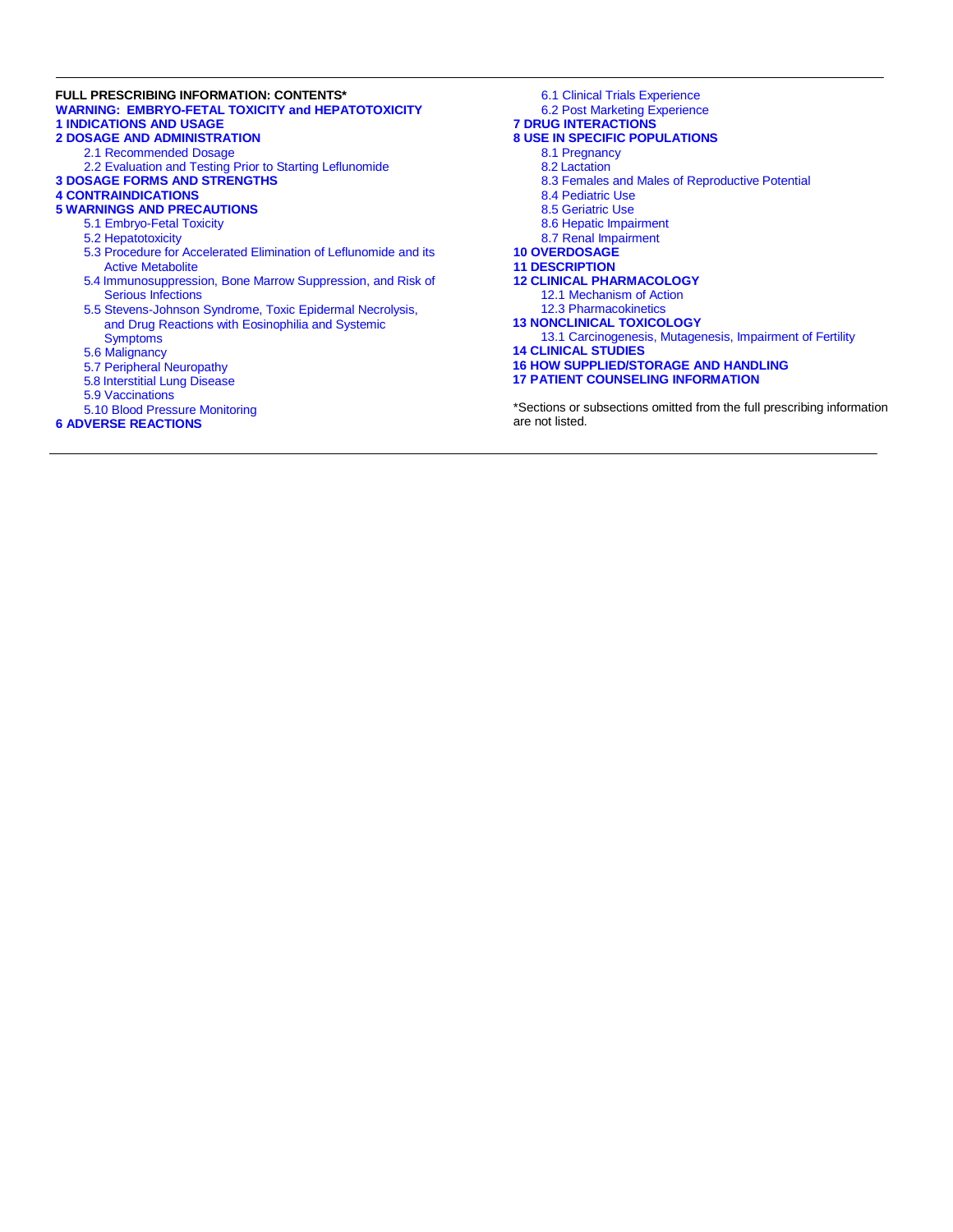### <span id="page-2-0"></span>**FULL PRESCRIBING INFORMATION**

### **WARNING: EMBRYO-FETAL TOXICITY and HEPATOTOXICITY**

#### <span id="page-2-3"></span>**Embryo-Fetal Toxicity**

**Leflunomide is contraindicated for use in pregnant women because of the potential for fetal harm. Teratogenicity and embryo-lethality occurred in animals administered leflunomide at doses lower than the human exposure level. Exclude pregnancy before the start of treatment with leflunomide in females of reproductive potential. Advise females of reproductive potential to use effective contraception during leflunomide treatment and during an accelerated drug elimination procedure after leflunomide treatment. Stop leflunomide and use an accelerated drug elimination procedure if the patient becomes pregnant** *[see Contraindications [\(4\)](#page-3-3), Warnings and Precautions [\(5.1,](#page-3-0) [5.3\)](#page-4-0), Use in Special Populations [\(8.1,](#page-11-0) [8.3\)](#page-12-0)], and Clinical Pharmacology [\(12.3\)](#page-14-2)].*

### **Hepatotoxicity**

**Severe liver injury, including fatal liver failure, has been reported in patients treated with leflunomide. Leflunomide is contraindicated in patients with severe hepatic impairment. Concomitant use of leflunomide with other potentially hepatotoxic drugs may increase the risk of liver injury. Patients with pre-existing acute or chronic liver disease, or those with serum alanine aminotransferase (ALT) >2xULN before initiating treatment, are at increased risk and should not be treated with leflunomide. Monitor ALT levels at least monthly for six months after starting leflunomide, and thereafter every 6 to 8 weeks. If leflunomide-induced liver injury is suspected, stop leflunomide treatment, start an accelerated drug elimination procedure, and monitor liver tests weekly until normalized** *[see Contraindications [\(4\)](#page-3-3), Warnings and Precautions [\(5.2,](#page-4-1) [5.3\)](#page-4-0), Use in Special Populations [\(8.6\)](#page-13-0)].*

## <span id="page-2-1"></span>**1 INDICATIONS AND USAGE**

Leflunomide tablets are indicated for the treatment of adults with active rheumatoid arthritis (RA).

### <span id="page-2-4"></span>**2 DOSAGE AND ADMINISTRATION**

#### <span id="page-2-2"></span>**2.1 Recommended Dosage**

The recommended dosage of leflunomide is 20 mg once daily. Treatment may be initiated with or without a loading dose, depending upon the patient's risk of leflunomide-associated hepatotoxicity and leflunomide-associated myelosuppression. The loading dosage provides steady-state concentrations more rapidly.

- For patients who are at low risk for leflunomide-associated hepatotoxicity and leflunomide-associated myelosuppression the recommended leflunomide loading dosage is 100 mg once daily for 3 days. Subsequently administer 20 mg once daily.
- For patients at high risk for leflunomide-associated hepatotoxicity (e.g., those taking concomitant methotrexate) or leflunomide-associated myelosuppression (e.g., patients taking concomitant immunosuppressants), the recommended leflunomide dosage is 20 mg once daily without a loading dose *[see Warnings and Precautions [\(5.2,](#page-4-1) [5.4\)](#page-5-0)].*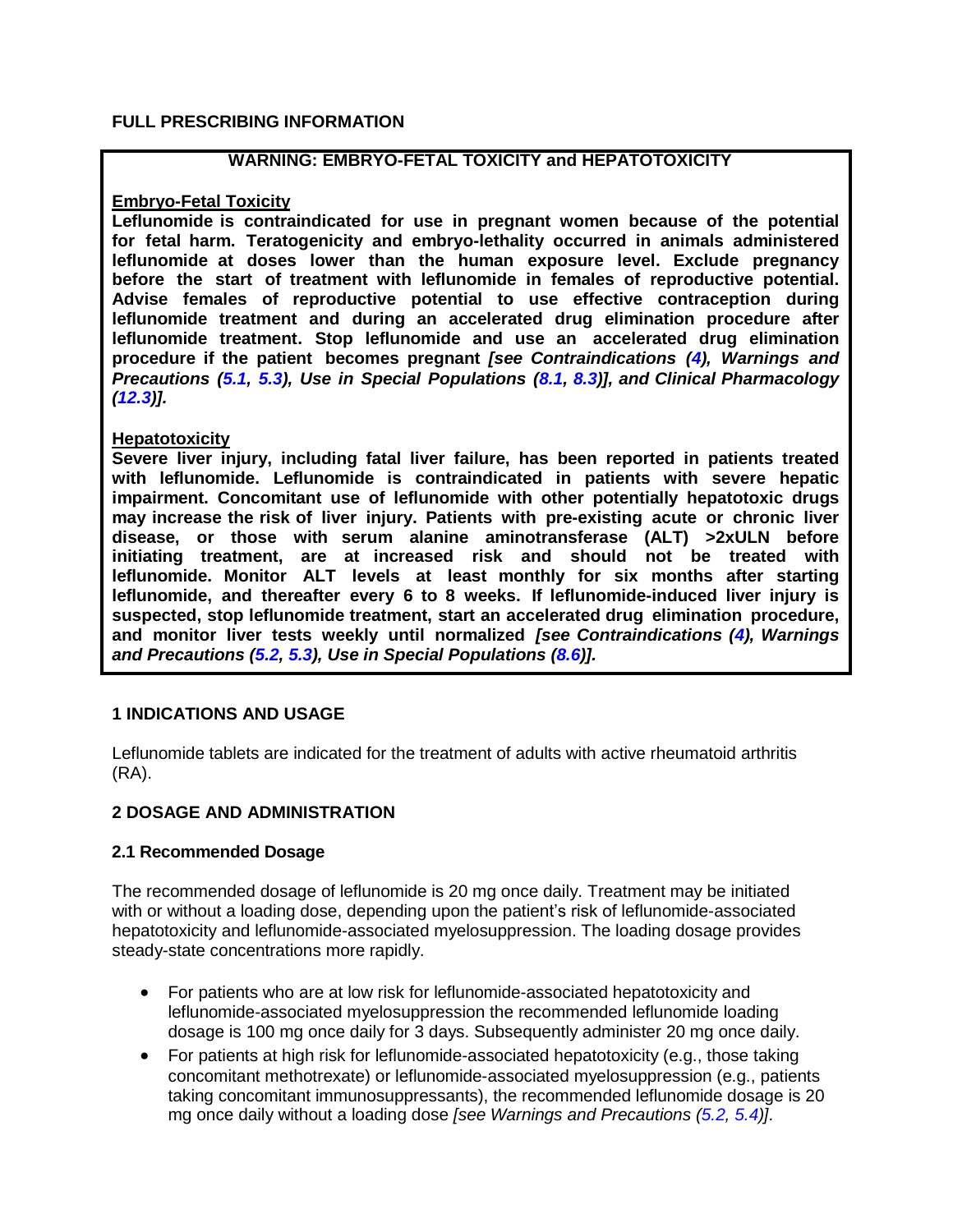The maximum recommended daily dosage is 20 mg once per day. Consider dosage reduction to 10 mg once daily for patients who are not able to tolerate 20 mg daily (i.e., for patients who experience any adverse events listed in Table 1).

Monitor patients carefully after dosage reduction and after stopping therapy with leflunomide, since the active metabolite of leflunomide, teriflunomide, is slowly eliminated from the plasma *[see Clinical Pharmacology [\(12.3\)](#page-14-2)]*. After stopping leflunomide treatment, an accelerated drug elimination procedure is recommended to reduce the plasma concentrations of the active metabolite, teriflunomide *[see Warnings and Precautions [\(5.3\)](#page-4-0)]*. Without use of an accelerated drug elimination procedure, it may take up to 2 years to reach undetectable plasma teriflunomide concentrations after stopping leflunomide *[see Clinical Pharmacology [\(12.3\)](#page-14-2)]*.

## <span id="page-3-1"></span>**2.2 Evaluation and Testing Prior to Starting Leflunomide**

Prior to starting leflunomide treatment the following evaluations and tests are recommended:

- Evaluate patients for active tuberculosis and screen patients for latent tuberculosis infection *[see Warnings and Precautions [\(5.4\)](#page-5-0)]*
- Laboratory tests including serum alanine aminotransferase (ALT); and white blood cell, hemoglobin or hematocrit, and platelet counts *[see Warnings and Precautions [\(5.2,](#page-4-1) [5.4\)](#page-5-0)]*
- For females of reproductive potential, pregnancy testing *[see Warnings and Precautions [\(5.1\)](#page-3-0)]*
- Check blood pressure *[see Warnings and Precautions [\(5.10\)](#page-6-3)]*

## <span id="page-3-2"></span>**3 DOSAGE FORMS AND STRENGTHS**

Leflunomide tablets, USP are available in two strengths:

- Leflunomide tablets, USP 10 mg are white, round tablets engraved "LE" over "10" on one side and engraved "APO" on the other side
- Leflunomide tablets, USP 20 mg are white, triangular-shaped tablets engraved "LE" over "20" on one side and engraved "APO" on the other side

## <span id="page-3-3"></span>**4 CONTRAINDICATIONS**

Leflunomide is contraindicated in:

- Pregnant women. Leflunomide may cause fetal harm. If a woman becomes pregnant while taking this drug, stop leflunomide, apprise the patient of the potential hazard to the fetus, and begin a drug elimination procedure *[see Warnings and Precautions [\(5.1](#page-3-0) and [5.3\)](#page-4-0) and Use in Specific Populations [\(8.1\)](#page-11-0)].*
- Patients with severe hepatic impairment *[see Warnings and Precautions [\(5.2\)](#page-4-1)].*
- Patients with known hypersensitivity to leflunomide or any of the other components of leflunomide. Known reactions include anaphylaxis *[see Adverse Reactions [\(6.1\)](#page-7-0)].*
- Patients being treated with teriflunomide *[see Drug Interactions [\(7\)](#page-10-0)].*

## <span id="page-3-4"></span>**5 WARNINGS AND PRECAUTIONS**

## <span id="page-3-0"></span>**5.1 Embryo-Fetal Toxicity**

Leflunomide may cause fetal harm when administered to a pregnant woman. Teratogenicity and embryo-lethality occurred in animal reproduction studies with leflunomide at doses lower than the human exposure level *[see Use in Specific Populations [\(8.1\)](#page-11-0)].*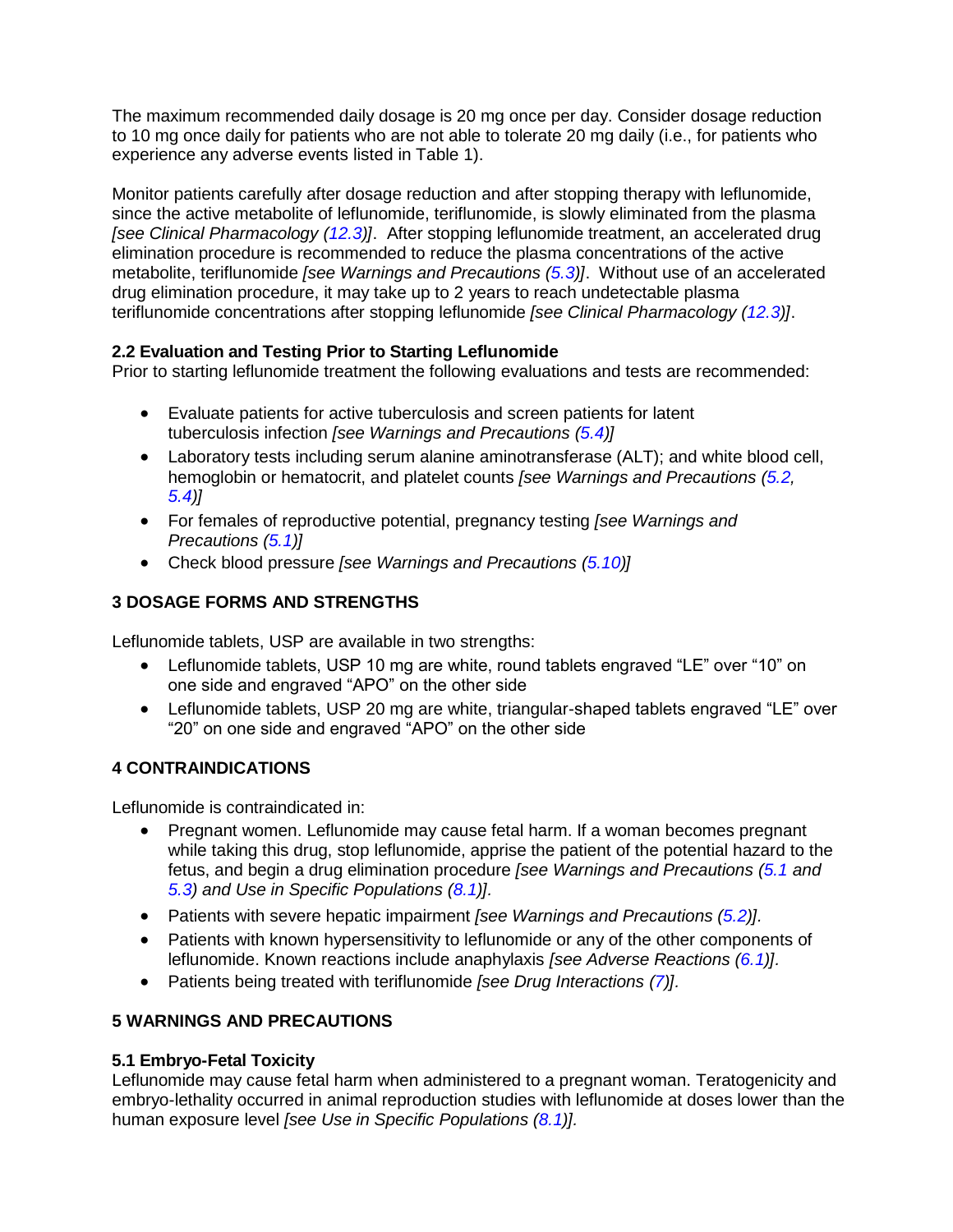Leflunomide is contraindicated for use in pregnant women *[see Contraindications [\(4\)](#page-3-3)]*. Exclude pregnancy before starting treatment with leflunomide in females of reproductive potential *[see Dosage and Administration [\(2.2\)](#page-3-1)]*. Advise females of reproductive potential to use effective contraception during leflunomide treatment and during an accelerated drug elimination procedure after leflunomide treatment *[see Use in Specific Populations [\(8.3\)](#page-12-0)]*. If a woman becomes pregnant while taking leflunomide, stop treatment with leflunomide, apprise the patient of the potential risk to a fetus, and perform an accelerated drug elimination procedure to achieve nondetectable plasma concentrations of teriflunomide, the active metabolite of leflunomide *[see Warnings and Precautions [\(5.3\)](#page-4-0)].*

Upon discontinuing leflunomide, it is recommended that all females of reproductive potential undergo an accelerated drug elimination procedure. Women receiving leflunomide treatment who wish to become pregnant must discontinue leflunomide and undergo an accelerated drug elimination procedure, which includes verification that plasma concentrations of the active metabolite of leflunomide, teriflunomide, are less than 0.02 mg/L (0.02 mcg/mL). Based on animal data, human plasma concentrations of teriflunomide of less than 0.02 mg/L (0.02 mcg/mL) are expected to have minimal embryo-fetal risk *[see Contraindications [\(4\)](#page-3-3), Warnings and Precautions [\(5.3\)](#page-4-0), and Use in Specific Populations [\(8.1\)](#page-11-0)]*.

### <span id="page-4-1"></span>**5.2 Hepatotoxicity**

Severe liver injury, including fatal liver failure, has been reported in some patients treated with leflunomide. Patients with pre-existing acute or chronic liver disease, or those with serum alanine aminotransferase (ALT) of greater than twice the upper limits of normal (>2xULN) before initiating treatment, should not be treated with leflunomide. Use caution when leflunomide is given with other potentially hepatotoxic drugs. Monitoring of ALT levels is recommended at least monthly for six months after starting leflunomide, and thereafter every 6 to 8 weeks. If ALT elevation > 3 fold ULN occurs, interrupt leflunomide therapy and investigate the cause. If likely leflunomide-induced, perform the accelerated drug elimination procedure and monitor liver tests weekly until normalized *[see Warnings and Precautions [\(5.3\)](#page-4-0)].* If leflunomide-induced liver injury is unlikely because some other cause has been found, resumption of leflunomide therapy may be considered. If leflunomide and methotrexate are given concomitantly, follow the American College of Rheumatology (ACR) guidelines for monitoring methotrexate liver toxicity with ALT, AST, and serum albumin testing.

#### <span id="page-4-0"></span>**5.3 Procedure for Accelerated Elimination of Leflunomide and its Active Metabolite**

The active metabolite of leflunomide, teriflunomide, is eliminated slowly from the plasma *[see Clinical Pharmacology [\(12.3\)](#page-14-2)]*.

Use of an accelerated drug elimination procedure will rapidly reduce plasma concentrations of leflunomide and its active metabolite, teriflunomide. Therefore, an accelerated elimination procedure should be considered at any time after discontinuation of leflunomide, and in particular, when a patient has experienced a severe adverse reaction (e.g., hepatotoxicity, serious infection, bone marrow suppression, Steven Johnson Syndrome, toxic epidermal necrolysis, peripheral neuropathy, interstitial lung disease), suspected hypersensitivity, or has become pregnant. It is recommended that all women of childbearing potential undergo an accelerated elimination procedure after stopping leflunomide treatment.

Without use of an accelerated drug elimination procedure, it may take up to 2 years to reach plasma teriflunomide concentrations of less than 0.02 mg/L, the plasma concentration not associated with embryo-fetal toxicity in animals.

Elimination can be accelerated by the following procedures: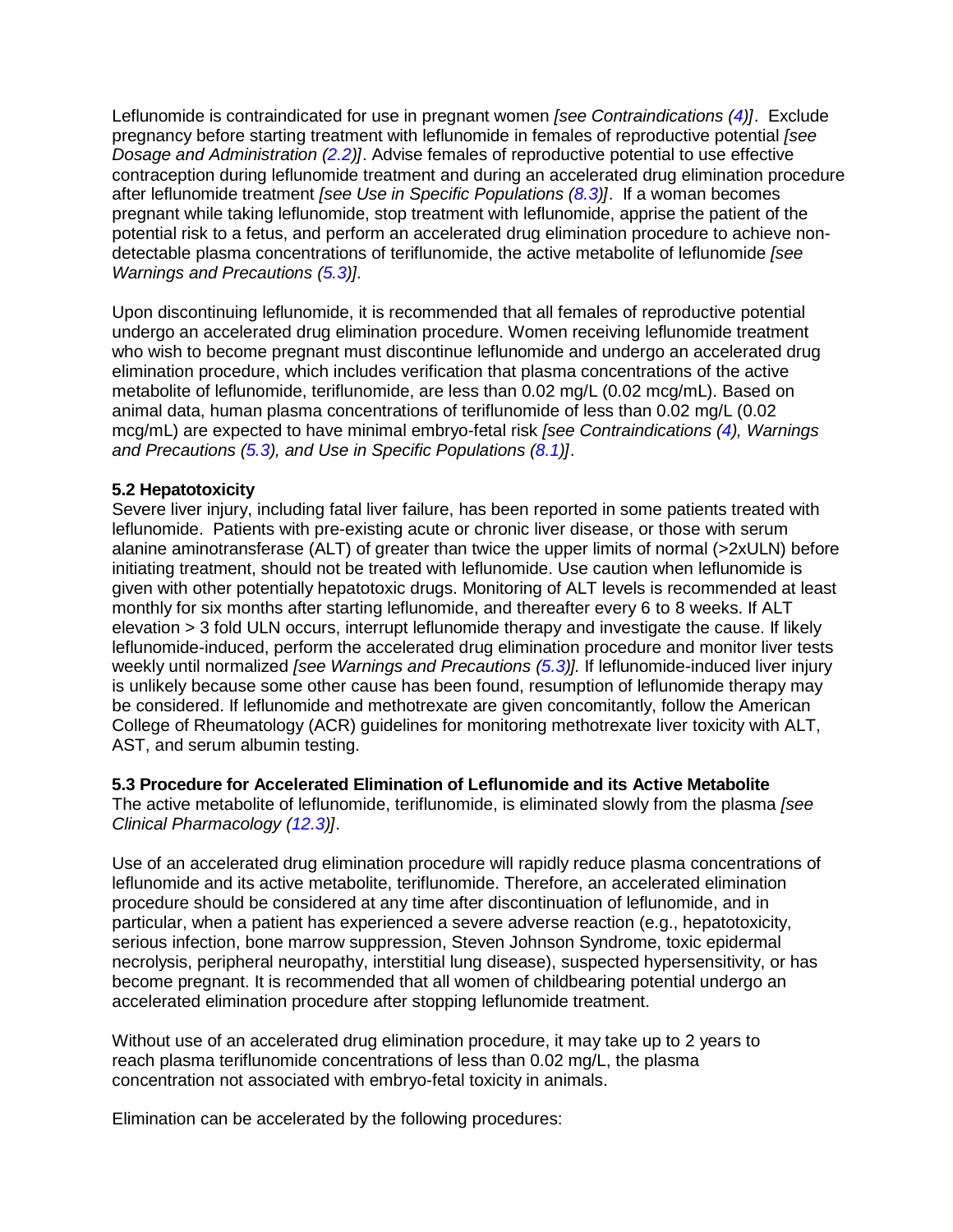- 1) Administer cholestyramine 8 grams orally 3 times daily for 11 days.
- 2) Alternatively, administer 50 grams of activated charcoal powder (made into a suspension) orally every 12 hours for 11 days.

Verify plasma teriflunomide concentrations of less than 0.02 mg/L (0.02 mcg/mL) by two separate tests at least 14 days apart. If plasma teriflunomide concentrations are higher than 0.02 mg/L, repeat cholestyramine and/or activated charcoal treatment.

The duration of accelerated drug elimination treatment may be modified based on the clinical status and tolerability of the elimination procedure. The procedure may be repeated as needed, based on teriflunomide concentrations and clinical status.

Use of the accelerated drug elimination procedure may potentially result in return of disease activity if the patient had been responding to leflunomide treatment.

### <span id="page-5-0"></span>**5.4 Immunosuppression, Bone Marrow Suppression, and Risk of Serious Infections**

Leflunomide is not recommended for patients with severe immunodeficiency, bone marrow dysplasia, or severe, uncontrolled infections. If a serious infection occurs, consider interrupting leflunomide therapy and initiating the accelerated drug elimination procedure *[see Warnings and Precautions [\(5.3\)](#page-4-0)]*. Medications like leflunomide that have immunosuppression potential may cause patients to be more susceptible to infections, including opportunistic infections, especially *Pneumocystis jiroveci* pneumonia, tuberculosis (including extra-pulmonary tuberculosis), and aspergillosis. Severe infections including sepsis, which may be fatal, have been reported in patients receiving leflunomide, especially *Pneumocystis jiroveci* pneumonia and aspergillosis. Most of the reports were confounded by concomitant immunosuppressant therapy and/or comorbid illness which, in addition to rheumatoid arthritis, may predispose patients to infection.

Cases of tuberculosis were observed in clinical studies with teriflunomide, the metabolite of leflunomide. Prior to initiating leflunomide, all patients should be screened for active and inactive ("latent") tuberculosis infection as per commonly used diagnostic tests. Leflunomide has not been studied in patients with a positive tuberculosis screen, and the safety of leflunomide in individuals with latent tuberculosis infection is unknown. Patients testing positive in tuberculosis screening should be treated by standard medical practice prior to therapy with leflunomide and monitored carefully during leflunomide treatment for possible reactivation of the infection.

Pancytopenia, agranulocytosis and thrombocytopenia have been reported in patients receiving leflunomide alone. These events have been reported most frequently in patients who received concomitant treatment with methotrexate or other immunosuppressive agents, or who had recently discontinued these therapies; in some cases, patients had a prior history of a significant hematologic abnormality.

Patients taking leflunomide should have platelet, white blood cell count and hemoglobin or hematocrit monitored at baseline and monthly for six months following initiation of therapy and every 6 to 8 weeks thereafter. If used with concomitant methotrexate and/or other potential immunosuppressive agents, chronic monitoring should be monthly. If evidence of bone marrow suppression occurs in a patient taking leflunomide, stop treatment with leflunomide, and perform an accelerated drug elimination procedure to reduce the plasma concentration of the leflunomide active metabolite, teriflunomide *[see Warnings and Precautions [\(5.3\)](#page-4-0)]*.

In any situation in which the decision is made to switch from leflunomide to another antirheumatic agent with a known potential for hematologic suppression, it would be prudent to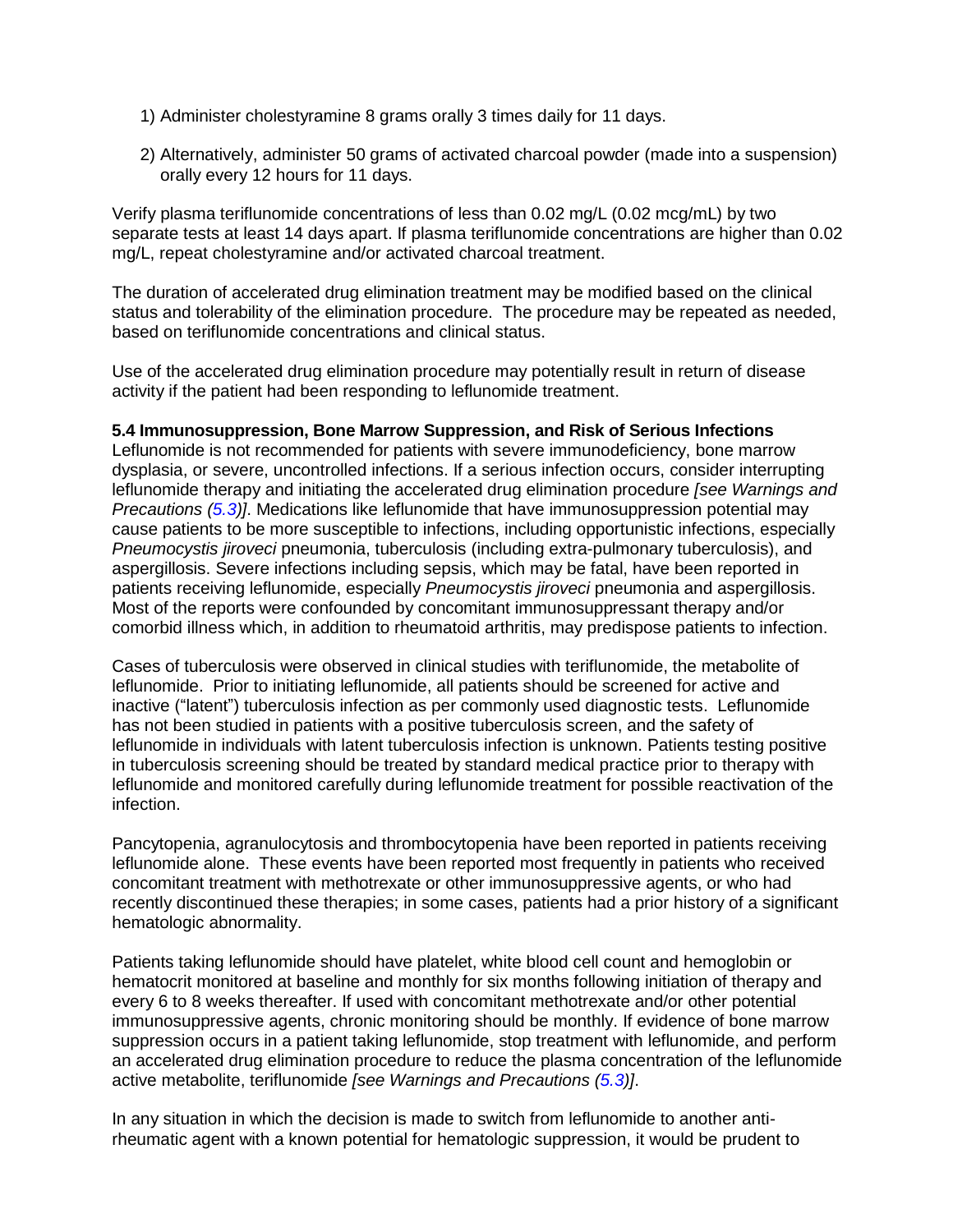monitor for hematologic toxicity, because there will be overlap of systemic exposure to both compounds.

## <span id="page-6-0"></span>**5.5 Stevens-Johnson Syndrome, Toxic Epidermal Necrolysis, and Drug Reactions with Eosinophilia and Systemic Symptoms**

Rare cases of Stevens-Johnson syndrome and toxic epidermal necrolysis, and drug reaction with eosinophilia and systemic symptoms (DRESS) have been reported in patients receiving leflunomide. If a patient taking leflunomide develops any of these conditions, stop leflunomide treatment and perform an accelerated drug elimination procedure *[see Warnings and Precautions [\(5.3\)](#page-4-0)]*.

## <span id="page-6-4"></span>**5.6 Malignancy and Lymphoproliferative Disorders**

The risk of malignancy, particularly lymphoproliferative disorders, is increased with the use of some immunosuppression medications. There is a potential for immunosuppression with leflunomide. No apparent increase in the incidence of malignancies and lymphoproliferative disorders was reported in the clinical trials of leflunomide, but larger dosages and longer-term studies would be needed to determine whether there is an increased risk of malignancy or lymphoproliferative disorders with leflunomide.

### <span id="page-6-1"></span>**5.7 Peripheral Neuropathy**

Cases of peripheral neuropathy have been reported in patients receiving leflunomide and in clinical studies with teriflunomide, the active metabolite of leflunomide. Most patients recovered after discontinuation of treatment, but some patients had persistent symptoms. Age older than 60 years, concomitant neurotoxic medications, and diabetes may increase the risk for peripheral neuropathy. If a patient taking leflunomide develops a peripheral neuropathy, consider discontinuing leflunomide therapy and performing an accelerated drug elimination procedure *[see Dosage and Administration [\(5.3\)](#page-4-0)]*.

#### <span id="page-6-2"></span>**5.8 Interstitial Lung Disease**

Interstitial lung disease and worsening of pre-existing interstitial lung disease have been reported during treatment with leflunomide and has been associated with fatal outcomes *[see Adverse Reactions [\(6.2\)](#page-9-0)]*. The risk of leflunomide-associated interstitial lung disease is increased in patients with a history of interstitial lung disease. Interstitial lung disease is a potentially fatal disorder that may occur acutely at any time during therapy and has a variable clinical presentation. New onset or worsening pulmonary symptoms, such as cough and dyspnea, with or without associated fever, may be a reason for discontinuation of leflunomide therapy and for further investigation as appropriate. If discontinuation of leflunomide is necessary, consider performing an accelerated drug elimination procedure *[see Warnings and Precautions [\(5.3\)](#page-4-0)]*.

#### <span id="page-6-5"></span>**5.9 Vaccinations**

No clinical data are available on the efficacy and safety of vaccinations during leflunomide treatment. Vaccination with live vaccines is, however, not recommended. The long half-life of the active metabolite of leflunomide should be considered when contemplating administration of a live vaccine after stopping leflunomide.

#### <span id="page-6-3"></span>**5.10 Blood Pressure Monitoring**

<span id="page-6-6"></span>In placebo-controlled studies with the active metabolite of leflunomide, teriflunomide, elevations in blood pressure were observed in some subjects. Blood pressure should be checked before starting treatment with leflunomide and monitored periodically thereafter *[see Adverse Reactions [\(6.1\)](#page-7-0)]*.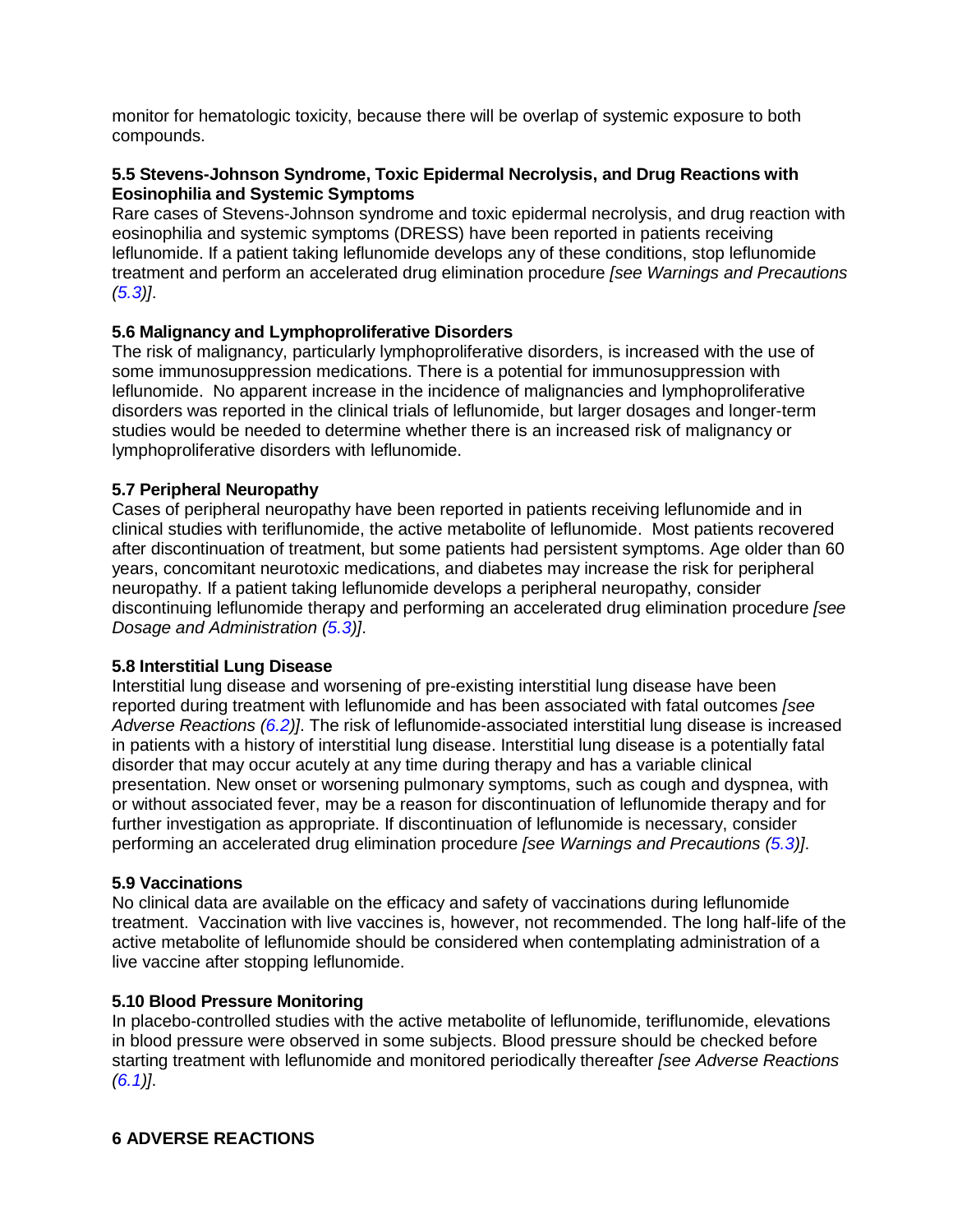The following serious adverse reactions are described elsewhere in the labeling:

- Hepatotoxicity *[see Warnings and Precautions [\(5.2\)](#page-4-1)]*
- Immunosuppression *[see Warnings and Precautions [\(5.4\)](#page-5-0)]*
- Bone marrow suppression *[see Warnings and Precautions [\(5.4\)](#page-5-0)]*
- Stevens-Johnson syndrome and toxic epidermal necrolysis *[see Warnings and Precautions [\(5.5\)](#page-6-0)]*
- Peripheral neuropathy *[see Warnings and Precautions [\(5.7\)](#page-6-1)]*
- Interstitial lung disease *[see Warnings and Precautions [\(5.8\)](#page-6-2)]*

## <span id="page-7-0"></span>**6.1 Clinical Trials Experience**

Because clinical studies are conducted under widely varying conditions, adverse reaction rates observed in the clinical studies of a drug cannot be directly compared to rates in the clinical studies of another drug and may not reflect the rates observed in practice.

In clinical studies (Trials 1, 2, and 3), 1,865 patients were treated with leflunomide administered as either monotherapy or in combination with methotrexate or sulfasalazine. Patients ranged in age from 19 to 85 years, with an overall median age of 58 years. The mean duration of RA was 6 years ranging from 0 to 45 years.

## Elevation of Liver Enzymes

Treatment with leflunomide was associated with elevations of liver enzymes, primarily ALT and AST, in a significant number of patients; these effects were generally reversible. Most transaminase elevations were mild (≤ 2-fold ULN) and usually resolved while continuing treatment. Marked elevations (>3-fold ULN) occurred infrequently and reversed with dose reduction or discontinuation of treatment. Table 1 shows liver enzyme elevations seen with monthly monitoring in clinical trials Trial 1 and Trial 2. It was notable that the absence of folate use in Trial 3 was associated with a considerably greater incidence of liver enzyme elevation on methotrexate.

### **Table 1. Liver Enzyme Elevations >3-fold Upper Limits of Normal (ULN) in Patients with RA in Trials 1, 2, and 3\*\***

|                                      |                                       | Trial 1         |                                                | Trial 2                              |                |                                         | Trial 3*                              |                                                |
|--------------------------------------|---------------------------------------|-----------------|------------------------------------------------|--------------------------------------|----------------|-----------------------------------------|---------------------------------------|------------------------------------------------|
|                                      | Leflunomide<br>20 mg/day<br>$(n=182)$ | PL<br>$(n=118)$ | <b>MTX</b><br>$7.5 - 15$<br>mg/wk<br>$(n=182)$ | Leflunomide<br>20mg/day<br>$(n=133)$ | PL<br>$(n=92)$ | <b>SSZ</b><br>2.0<br>g/day<br>$(n=133)$ | Leflunomide<br>20 mg/day<br>$(n=501)$ | <b>MTX</b><br>$7.5 - 15$<br>mg/wk<br>$(n=498)$ |
| ALT (SGPT)<br>>3-fold ULN<br>$(n\%)$ | 8(4.4)                                | 3(2.5)          | 5(2.7)                                         | 2(1.5)                               | 1(1.1)         | 2(1.5)                                  | 13(2.6)                               | 83 (16.7)                                      |
| Reversed to<br>$\leq$ 2-fold<br>ULN: | 8                                     | 3               | 5                                              | 2                                    | 1              | 2                                       | 12                                    | 82                                             |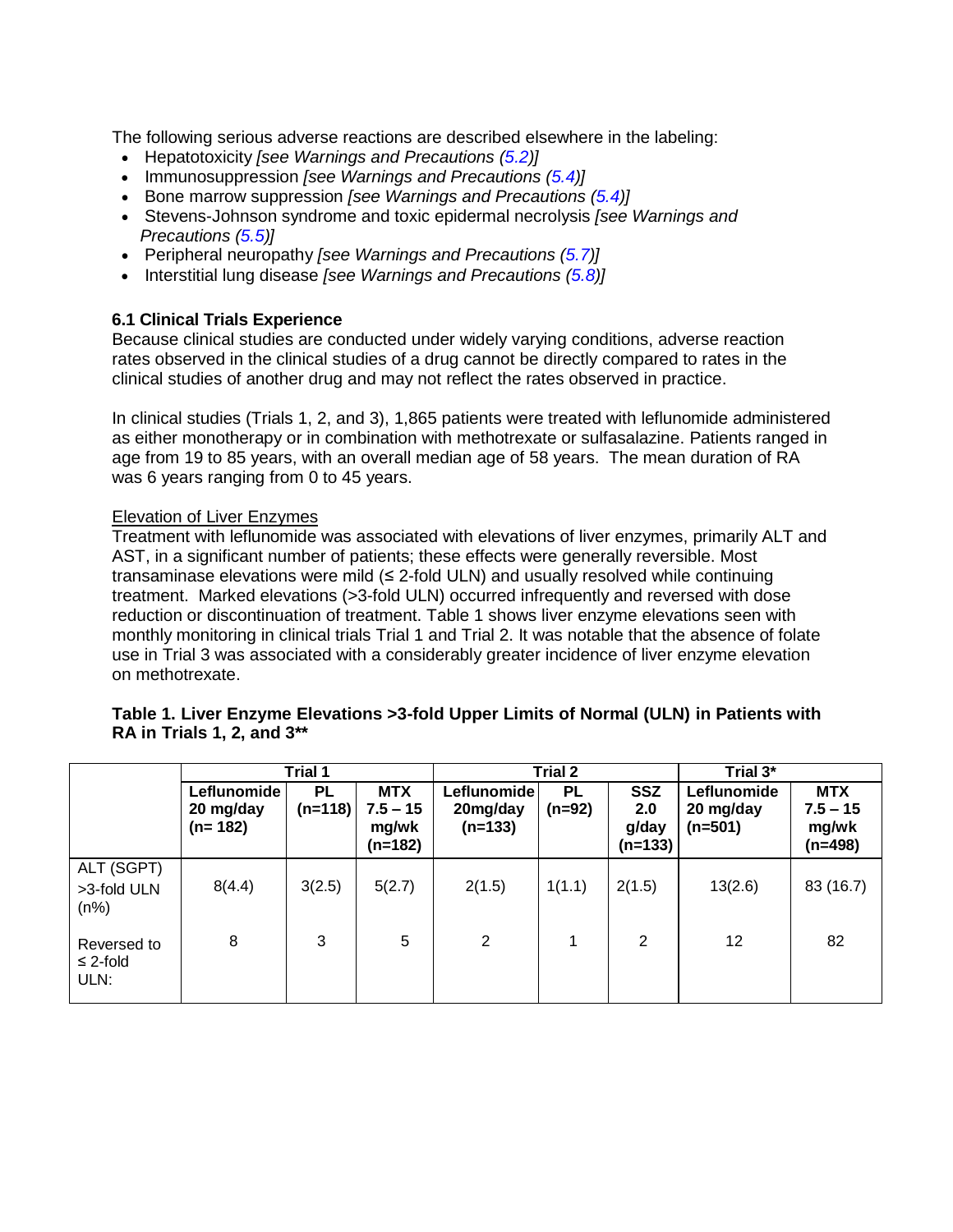| Timing of<br>Elevation |   |   |        |                |   |   |    |
|------------------------|---|---|--------|----------------|---|---|----|
| 0-3 Months             | 6 |   | 2      |                | ົ |   | 27 |
| 4-6 Months             |   | 3 | $\sim$ | $\blacksquare$ |   |   | 34 |
| 7-9 Months             |   |   | ۰.     | -              |   | - | 16 |
| 10-12 Months           |   |   | ۰      | -              |   | 5 | 6  |

MTX = methotrexate, PL = placebo, SSZ = sulfasalazine, ULN = Upper limit of normal \*Only 10% of patients in Trial 3 received folate. All patients in Trial 1 received folate.

In a 6 month study of 263 patients with persistent active rheumatoid arthritis despite methotrexate therapy, and with normal LFTs, leflunomide was administered to a group of 130 patients starting at 10 mg per day and increased to 20 mg as needed. An increase in ALT greater than or equal to three times the ULN was observed in 3.8% of patients compared to 0.8% in 133 patients continued on methotrexate with placebo.

## Most Common Adverse Reactions

Г

The most common adverse reactions in leflunomide-treated patients with RA include diarrhea, elevated liver enzymes (ALT and AST), alopecia and rash. Table 2 displays the most common adverse reactions in the controlled studies in patients with RA at one year (≥5% in any leflunomide treatment group).

|                                        |                                     |                        | <b>Placebo-Controlled Trials</b>  | <b>Active-Controlled</b><br><b>Trials</b>    | <b>AII RA</b><br><b>Studies</b>     |                                              |                           |
|----------------------------------------|-------------------------------------|------------------------|-----------------------------------|----------------------------------------------|-------------------------------------|----------------------------------------------|---------------------------|
|                                        |                                     | Trial 1 and 2          |                                   |                                              | Trial 3                             |                                              |                           |
|                                        | Leflunomide<br>20 mg/day<br>(N=315) | <b>PL</b><br>$(N=210)$ | <b>SSZ</b><br>2.0g/day<br>(N=133) | <b>MTX</b><br>$7.5 - 15$<br>mg/wk<br>(N=182) | Leflunomide<br>20 mg/day<br>(N=501) | <b>MTX</b><br>$7.5 - 15$<br>mg/wk<br>(N=498) | Leflunomide<br>$(N=1339)$ |
| Diarrhea                               | 27%                                 | 12%                    | 10%                               | 20%                                          | 22%                                 | 10%                                          | 17%                       |
| Headache                               | 13%                                 | 11%                    | 12%                               | 21%                                          | 10%                                 | 8%                                           | 7%                        |
| Nausea                                 | 13%                                 | 11%                    | 19%                               | 18%                                          | 13%                                 | 18%                                          | 9%                        |
| Rash                                   | 12%                                 | 7%                     | 11%                               | 9%                                           | 11%                                 | 10%                                          | 10%                       |
| <b>Abnormal Liver Enzymes</b>          | 10%                                 | 2%                     | 4%                                | 10%                                          | 6%                                  | 17%                                          | 5%                        |
| Alopecia                               | 9%                                  | 1%                     | 6%                                | 6%                                           | 17%                                 | 10%                                          | 10%                       |
| Hypertension <sup>3</sup>              | 9%                                  | 4%                     | 4%                                | 3%                                           | 10%                                 | 4%                                           | 10%                       |
| Asthenia                               | 6%                                  | 4%                     | 5%                                | 6%                                           | 3%                                  | 3%                                           | 3%                        |
| <b>Back Pain</b>                       | 6%                                  | 3%                     | 4%                                | 9%                                           | 8%                                  | $\overline{7\%}$                             | 5%                        |
| GI/Abdominal Pain                      | 6%                                  | 4%                     | 7%                                | 8%                                           | 8%                                  | 8%                                           | 5%                        |
|                                        | 5%                                  | 4%                     | 4%                                | 8%                                           | 6%                                  | $4\%$                                        | 6%                        |
| Abdominal Pain                         | 5%                                  | 2%                     | 0%                                | 6%                                           | 1%                                  | 2%                                           | 2%                        |
| <b>Allergic Reaction</b>               | 5%                                  | 2%                     | 4%                                | 7%                                           | 8%                                  | $\overline{7\%}$                             | 7%                        |
| <b>Bronchitis</b>                      | 5%                                  | 3%                     | 6%                                | 5%                                           | 7%                                  | 6%                                           | 4%                        |
| <b>Dizziness</b><br><b>Mouth Ulcer</b> | 5%                                  | 4%                     | 3%                                | 10%                                          | 3%                                  | 6%                                           | 3%                        |
|                                        | 5%                                  | 2%                     | 3%                                | 2%                                           | 6%                                  | 2%                                           | 4%                        |

## **Table 2. Percentage Of Patients With Adverse Events ≥5% In Any Leflunomide Treated Group in all RA Studies in Patients with RA**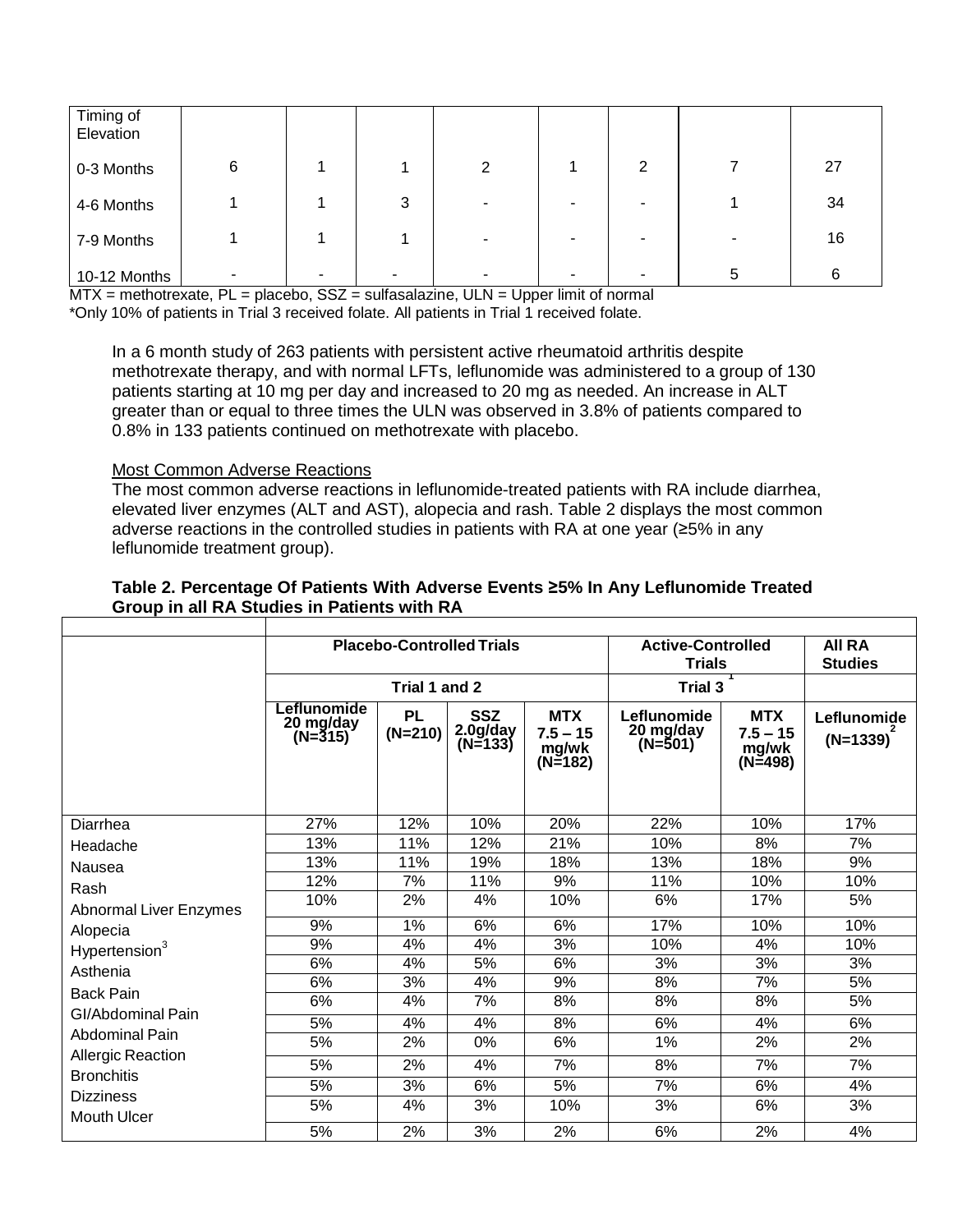| <b>Pruritus</b> | 5% | 2% | 4% | 3% | 2% | 2% | 2% |
|-----------------|----|----|----|----|----|----|----|
| Rhinitis        | 5% | 4% | 4% | 3% | 3% | 3% | 3% |
| Vomiting        | 2% | 0% | 1% | 2% | 5% | 1% | 3% |
| Tenosynovitis   |    |    |    |    |    |    |    |

 $MTX$  = methotrexate,  $PL$  = placebo,  $SSZ$  = sulfasalazine

1 Only 10% of patients in Trial3 received folate. All patients in Trial 1 received folate; none in Trial 2 received folate.

2 Includes all controlled and uncontrolled trials with leflunomide (duration up to 12 months).

3 Hypertension as a preexisting condition was overrepresented in all leflunomide treatment groups in phase III trials

Adverse events during a second year of treatment with leflunomide in clinical trials were consistent with those observed during the first year of treatment and occurred at a similar or lower incidence.

#### Less Common Adverse Reactions

In addition, in controlled clinical trials, the following adverse events in the leflunomide treatment group occurred at a higher incidence than in the placebo group. These adverse events were deemed possibly related to the study drug.

*Blood and Lymphatic System:* leukocytosis, thrombocytopenia;

*Cardiovascular:* chest pain, palpitation, thrombophlebitis of the leg, varicose vein;

*Eye:* blurred vision, eye disorder, papilledema, retinal disorder, retinal hemorrhage;

*Gastrointestinal:* alkaline phosphatase increased, anorexia, bilirubinemia, flatulence, gamma-GT increased, salivary gland enlarged, sore throat, vomiting, dry mouth;

*General Disorders*: malaise;

*Immune System:* anaphylactic reaction;

*Infection:* abscess, flu syndrome, vaginal moniliasis;

*Nervous System:* dizziness, headache, somnolence;

*Respiratory System:* dyspnea;

#### <span id="page-9-0"></span>**6.2 Post Marketing Experience**

The following additional adverse reactions have been identified during postapproval use of leflunomide. Because these reactions are reported voluntarily from a population of uncertain size, it is not always possible to reliably estimate their frequency or establish a causal relationship to drug exposure.

*Blood and Lymphatic System:* agranulocytosis, leukopenia, neutropenia, pancytopenia;

*Infection:* opportunistic infections, severe infections including sepsis;

*Gastrointestinal:* acute hepatic necrosis, colitis, including microscopic colitis, hepatitis, jaundice/cholestasis, pancreatitis; severe liver injury such as hepatic failure

*Immune System:* angioedema;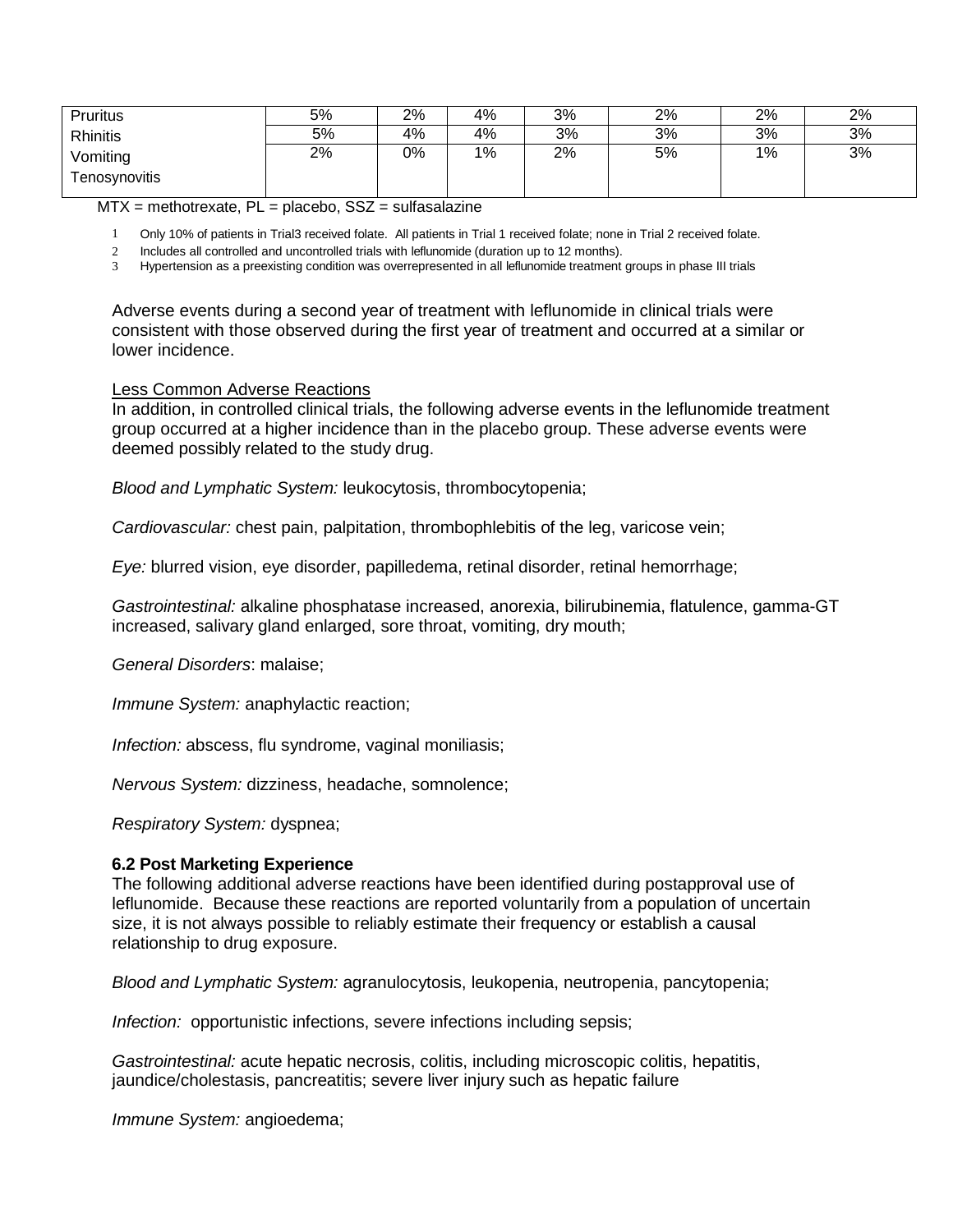*Nervous system:* peripheral neuropathy;

*Respiratory:* interstitial lung disease, including interstitial pneumonitis and pulmonary fibrosis, which may be fatal; pulmonary hypertension;

*Skin and Appendages:* erythema multiforme, Stevens-Johnson syndrome, toxic epidermal necrolysis, vasculitis including cutaneous necrotizing vasculitis, cutaneous lupus erythematosus, pustular psoriasis or worsening psoriasis.

## <span id="page-10-0"></span>**7 DRUG INTERACTIONS**

Following oral administration, leflunomide is metabolized to an active metabolite, teriflunomide, which is responsible for essentially all of leflunomide's *in vivo* activity. Drug interaction studies have been conducted with both leflunomide and with its active metabolite, teriflunomide, where the metabolite was directly administered to the test subjects.

## Effect of potent CYP and transporter inducers

Leflunomide is metabolized by CYP450 metabolizing enzymes. Concomitant use of leflunomide and rifampin, a potent inducer of CYP and transporters, increased the plasma concentration of teriflunomide by 40%. However, when co-administered with the metabolite, teriflunomide, rifampin did not affect its pharmacokinetics. No dosage adjustment is recommended for leflunomide when coadministered with rifampin. Because of the potential for leflunomide concentrations to continue to increase with multiple dosing, caution should be used if patients are to be receiving both leflunomide and rifampin *[see Clinical Pharmacology [\(12.3\)](#page-14-2)]*.

## Effect on CYP2C8 substrates

Teriflunomide is an inhibitor of CYP2C8 *in vivo*. In patients taking leflunomide, exposure of drugs metabolized by CYP2C8 (e.g., paclitaxel, pioglitazone, repaglinide, rosiglitazone) may be increased. Monitor these patients and adjust the dose of the concomitant drug(s) metabolized by CYP2C8 as required *[see Clinical Pharmacology [\(12.3\)](#page-14-2)]*.

## Effect on warfarin

Coadministration of leflunomide with warfarin requires close monitoring of the international normalized ratio (INR) because teriflunomide, the active metabolite of leflunomide, may decrease peak INR by approximately 25%.

## Effect on oral contraceptives

Teriflunomide may increase the systemic exposures of ethinylestradiol and levonorgestrel. Consideration should be given to the type or dose of contraceptives used in combination with leflunomide *[see Clinical Pharmacology [\(12.3\)](#page-14-2)]*.

#### Effect on CYP1A2 substrates

Teriflunomide, the active metabolite of leflunomide, may be a weak inducer of CYP1A2 *in vivo*. In patients taking leflunomide, exposure of drugs metabolized by CYP1A2 (e.g., alosetron, duloxetine, theophylline, tizanidine) may be reduced. Monitor these patients and adjust the dose of the concomitant drug(s) metabolized by CYP1A2 as required *[see Clinical Pharmacology [\(12.3\)](#page-14-2)]*.

## Effect on organic anion transporter 3 (OAT3) substrates

Teriflunomide inhibits the activity of OAT3 *in vivo*. In patients taking leflunomide, exposure of drugs which are OAT3 substrates (e.g., cefaclor, cimetidine, ciprofloxacin, penicillin G, ketoprofen, furosemide, methotrexate, zidovudine) may be increased. Monitor these patients and adjust the dose of the concomitant drug(s) which are OAT3 substrates as required *[see*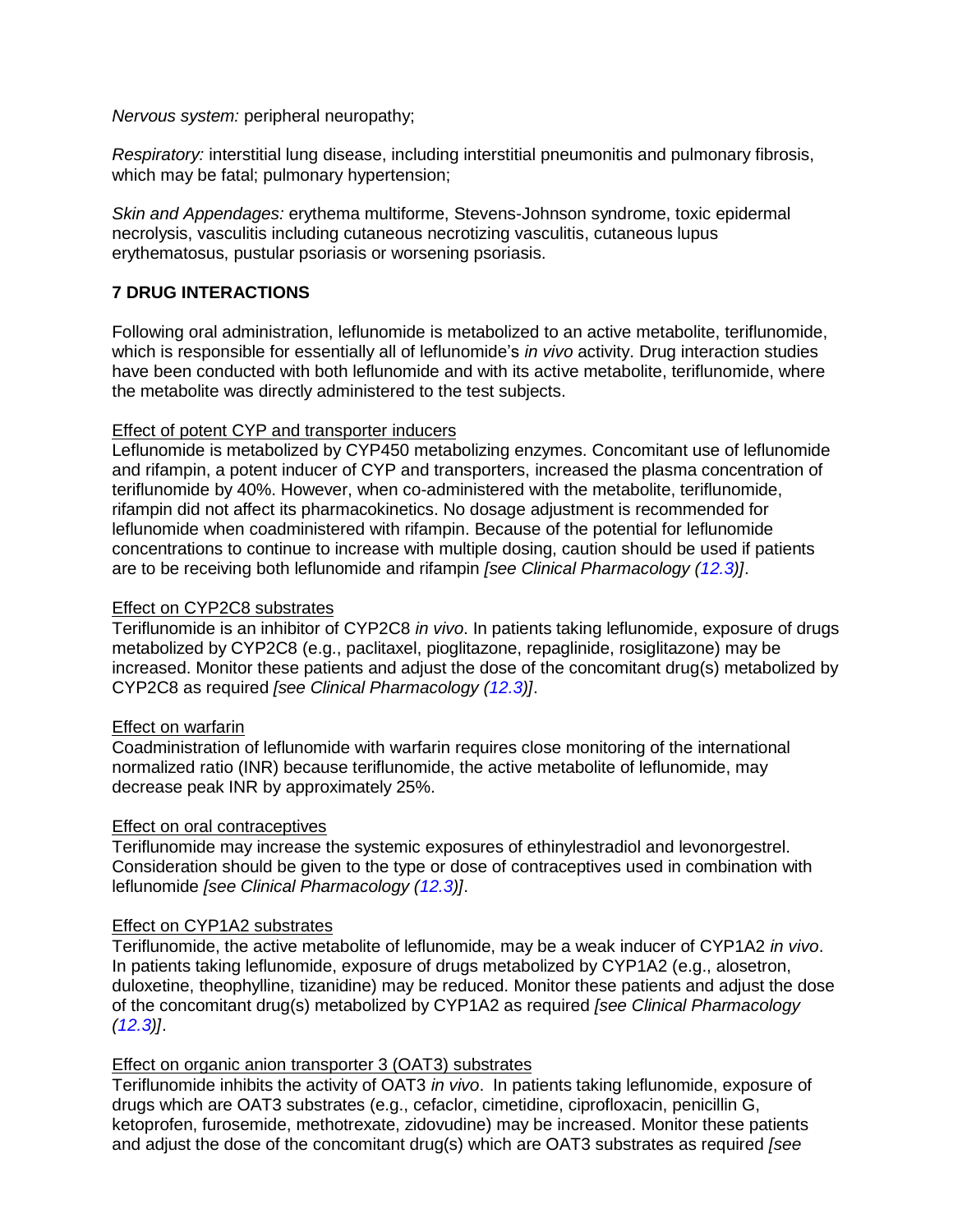## *Clinical Pharmacology [\(12.3\)](#page-14-2)]*.

## Effect on BCRP and organic anion transporting polypeptide B1 and B3 (OATP1B1/1B3) substrates

Teriflunomide inhibits the activity of BCRP and OATP1B1/1B3 *in vivo*. For a patient taking leflunomide, the dose of rosuvastatin should not exceed 10 mg once daily. For other substrates of BCRP (e.g., mitoxantrone) and drugs in the OATP family (e.g., methotrexate, rifampin), especially HMG-Co reductase inhibitors (e.g., atorvastatin, nateglinide, pravastatin, repaglinide, and simvastatin), consider reducing the dose of these drugs and monitor patients closely for signs and symptoms of increased exposures to the drugs while patients are taking leflunomide *[see Clinical Pharmacology [\(12.3\)](#page-14-2)]*.

## <span id="page-11-1"></span>**8 USE IN SPECIFIC POPULATIONS**

## <span id="page-11-0"></span>**8.1 Pregnancy**

## Pregnancy Exposure Registry

There is a pregnancy exposure registry that monitors pregnancy outcomes in women exposed to leflunomide during pregnancy. Health care providers and patients are encouraged to report pregnancies by calling 1-877-311-8972 or visit http://www.pregnancystudies.org/participatein-a-study/.

## Risk Summary

Leflunomide is contraindicated for use in pregnant women because of the potential for fetal harm. In animal reproduction studies, oral administration of leflunomide during organogenesis at a dose of 1/10 of and equivalent to the maximum recommended human dose (MRHD) based on AUC, respectively in rats and rabbits, caused teratogenicity (rats and rabbits) and embryolethality (rats) *[see Data]*. Pregnancy exposure registry data are not available at this time to inform the presence or absence of drug-associated risk with the use of leflunomide during pregnancy. The background risk of major birth defects and miscarriage for the indicated populations is unknown. The background risk in the U.S. general population of major birth defects is 2 to 4% and of miscarriage is 15 to 20% of clinically recognized pregnancies. If this drug is used during pregnancy, or if the patient becomes pregnant while taking this drug, stop treatment with leflunomide, apprise the patient of the potential hazard to a fetus, and perform the accelerated drug elimination procedure to achieve teriflunomide concentrations of less than 0.02 mg/L (0.02 mcg/mL) *[see Warnings and Precautions [\(5.3\)](#page-4-0)]*.

## Clinical Considerations

## *Fetal/Neonatal adverse reactions*

Lowering the plasma concentration of the active metabolite, teriflunomide, by instituting an accelerated drug elimination procedure as soon as pregnancy is detected may decrease the risk to the fetus from leflunomide. The accelerated drug elimination procedure includes verification that the plasma teriflunomide concentration is less than 0.02 mg/L *[see Warnings and Precautions [\(5.3\)](#page-4-0) and Clinical Pharmacology [\(12.3\)](#page-14-2)]*.

## Data

#### *Animal Data*

In an embryofetal development study, pregnant rats administered leflunomide during organogenesis from gestation days 7 to 19 at a dose approximately 1/10 of the MRHD (on an AUC basis at a maternal oral dose of 15 mg/kg), teratogenic effects, most notably anophthalmia or microophthalmia and internal hydrocephalus, were observed. Under these exposure conditions, leflunomide also caused a decrease in the maternal body weight and an increase in embryolethality with a decrease in fetal body weight for surviving fetuses. In an embryofetal development study, pregnant rabbits administered leflunomide during organogenesis from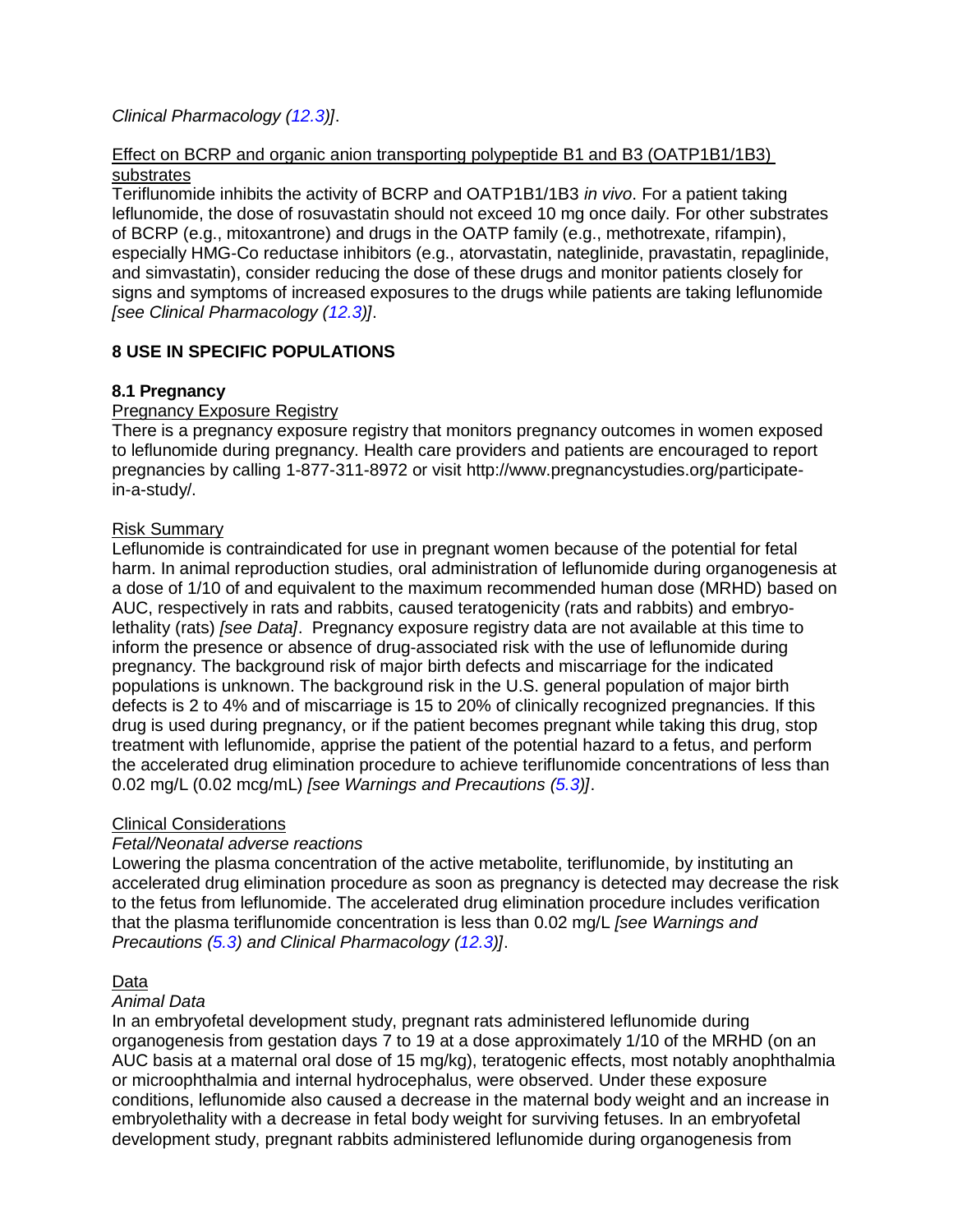gestation days 6 to 18 at a dose approximately equivalent to the MRHD (on an AUC basis at a maternal oral dose of 10 mg/kg), a teratogenic finding of fused, dysplastic sternebrae was observed. Leflunomide was not teratogenic in rats and rabbits at doses approximately 1/150 and 1/10 of the MRHD, respectively (on an AUC basis at maternal oral dose of 1 mg/kg in both rats and rabbits).

In a pre- and post-natal development study, when female rats were treated leflunomide at a dose that was approximately 1/100 of the MRHD (on an AUC basis at a maternal dose of 1.25 mg/kg) beginning 14 days before mating and continuing until the end of lactation, the offspring exhibited marked (greater than 90%) decreases in postnatal survival.

### <span id="page-12-1"></span>**8.2 Lactation**

#### Risk Summary

Clinical lactation studies have not been conducted to assess the presence of leflunomide in human milk, the effects of leflunomide on the breastfed child, or the effects of leflunomide on milk production. Because of the potential for serious adverse reactions in a breastfed infant from leflunomide, advise a nursing woman to discontinue breastfeeding during treatment with leflunomide.

### <span id="page-12-0"></span>**8.3 Females and Males of Reproductive Potential**

Leflunomide may cause fetal harm when administered during pregnancy. Advise females of the potential risk to the fetus. Advise females to notify their healthcare provider immediately if pregnancy occurs or is suspected during treatment *[see Use in Specific Populations [\(8.1\)](#page-11-0)]*. Women receiving leflunomide treatment who wish to become pregnant should discontinue leflunomide and undergo an accelerated drug elimination procedure to achieve plasma teriflunomide concentrations of less than 0.02 mg/L (0.02 mcg/mL) *[see Warnings and Precautions [\(5.3\)](#page-4-0)]*.

#### Pregnancy Testing

Exclude pregnancy in females of reproductive potential before starting treatment with leflunomide.

#### **Contraception**

#### *Females*

Advise females of reproductive potential to use effective contraception during treatment with leflunomide and while undergoing a drug elimination procedure until verification that the plasma teriflunomide concentration is less than 0.02 mg/L *[see Warnings and Precautions [\(5.3\)](#page-4-0)]*.

#### <span id="page-12-2"></span>**8.4 Pediatric Use**

The safety and effectiveness of leflunomide in pediatric patients have not been established.

The safety and effectiveness of leflunomide in the treatment of polyarticular course juvenile idiopathic arthritis (JIA) was evaluated in a single multicenter, double-blind, active-controlled trial in 94 pediatric patients (1:1 randomization) with polyarticular course juvenile idiopathic arthritis (JIA) as defined by the American College of Rheumatology (ACR). In this population, leflunomide treatment was found not to be effective.

The safety of leflunomide was studied in 74 patients with polyarticular course JIA ranging in age from 3 to 17 years (47 patients from the active-controlled study and 27 from an open-label safety and pharmacokinetic study). The most common adverse events included abdominal pain, diarrhea, nausea, vomiting, oral ulcers, upper respiratory tract infections, alopecia, rash, headache, and dizziness. Less common adverse events included anemia, hypertension, and weight loss. Fourteen pediatric patients experienced ALT and/or AST elevations, nine between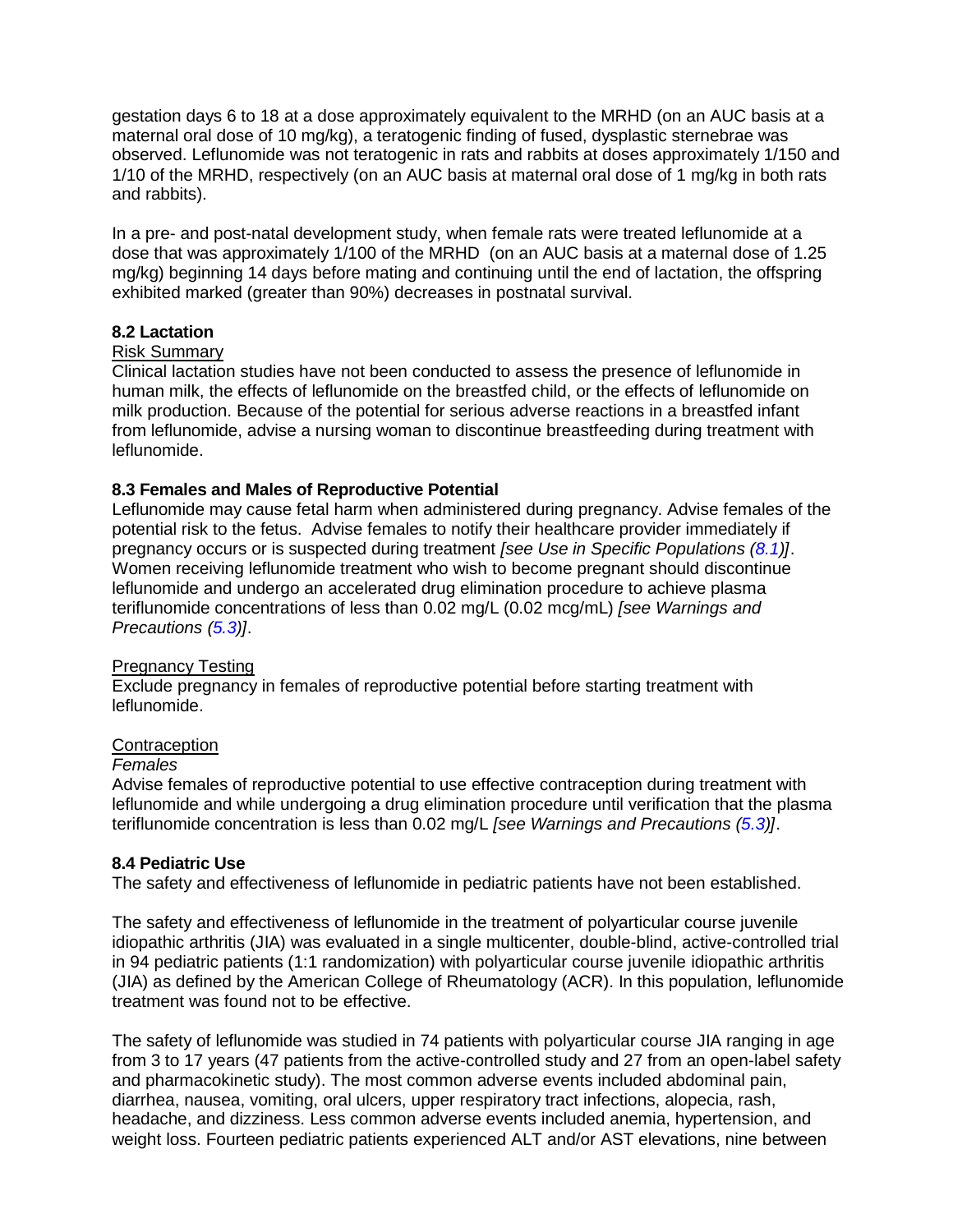1.2 and 3-fold the upper limit of normal, five between 3 and 8-fold the upper limit of normal.

## <span id="page-13-1"></span>**8.5 Geriatric Use**

Of the total number of subjects in controlled clinical trials (Trials 1, 2, and 3) of leflunomide, 234 subjects were 65 years and over *[see Clinical Studies [\(14\)](#page-16-2)]*. No overall differences in safety or effectiveness were observed between these subjects and younger subjects, and other reported clinical experience has not identified differences in responses between the elderly and younger patients, but greater sensitivity of some older individuals cannot be ruled out. No dosage adjustment is needed in patients over 65.

#### <span id="page-13-0"></span>**8.6 Hepatic Impairment**

Dedicated studies of the effect of hepatic impairment on leflunomide pharmacokinetics have not been conducted. Given the need to metabolize leflunomide into the active species, the role of the liver in drug elimination/recycling, and the possible risk of increased hepatic toxicity, the use of leflunomide in patients with hepatic impairment is not recommended.

### <span id="page-13-2"></span>**8.7 Renal Impairment**

Dedicated studies of the effect of renal impairment on leflunomide pharmacokinetics have not been conducted. Given that the kidney plays an important role in drug elimination, caution should be used when leflunomide is administered to these patients.

### <span id="page-13-3"></span>**10 OVERDOSAGE**

There have been reports of chronic overdose in patients taking leflunomide at daily dose up to five times the recommended daily dose and reports of acute overdose in adults and children. Adverse events were consistent with the safety profile for leflunomide *[see Adverse Reactions [\(6\)](#page-6-6)]*. The most frequent adverse events observed were diarrhea, abdominal pain, leukopenia, anemia and elevated liver function tests.

In the event of a significant overdose or toxicity, perform an accelerated drug elimination procedure to accelerate elimination *[see Warnings and Precautions [\(5.3\)](#page-4-0)]*.

Studies with both hemodialysis and CAPD (chronic ambulatory peritoneal dialysis) indicate that teriflunomide, the primary metabolite of leflunomide, is not dialyzable *[see Clinical Pharmacology [\(12.3\)](#page-14-2)]*.

## <span id="page-13-4"></span>**11 DESCRIPTION**

Leflunomide is a pyrimidine synthesis inhibitor. The chemical name for leflunomide is N-(4′ trifluoromethylphenyl)-5-methylisoxazole-4-carboxamide. It has an empirical formula  $C_{12}H_9F_3N_2O_2$ , a molecular weight of 270.2 and the following structural formula:



Leflunomide tablets, USP are available for oral administration as tablets containing 10 or 20 mg of active drug. Each leflunomide tablet, USP contains anhydrous lactose, colloidal silicon dioxide, crospovidone, and magnesium stearate.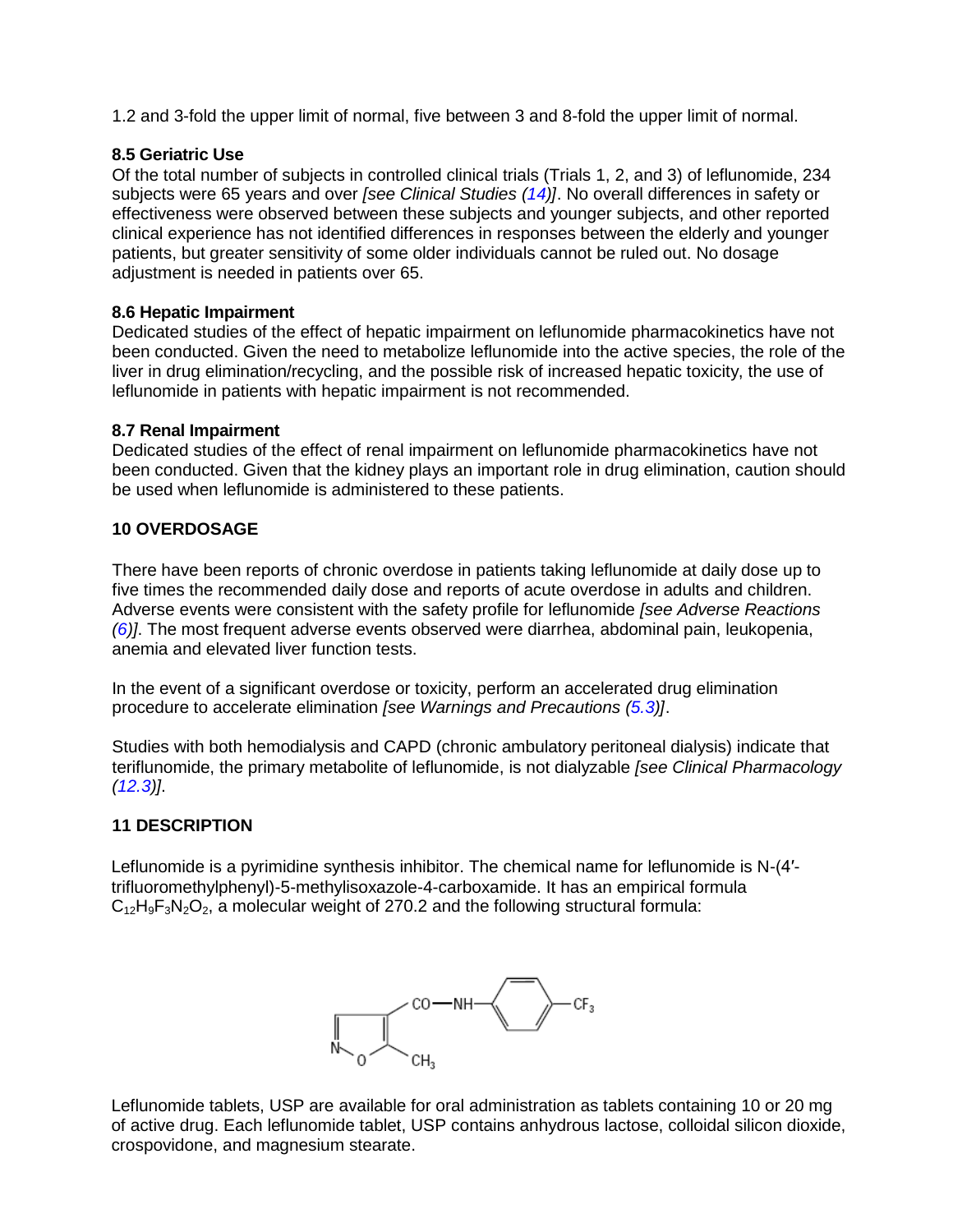## <span id="page-14-0"></span>**12 CLINICAL PHARMACOLOGY**

#### <span id="page-14-1"></span>**12.1 Mechanism of Action**

Leflunomide is an isoxazole immunomodulatory agent that inhibits dihydroorotate dehydrogenase (a mitochondrial enzyme involved in de novo pyrimidine synthesis) and has antiproliferative activity. Several *in vivo* and *in vitro* experimental models have demonstrated an anti-inflammatory effect.

#### <span id="page-14-2"></span>**12.3 Pharmacokinetics**

Following oral administration, leflunomide is metabolized to an active metabolite, teriflunomide, which is responsible for essentially all of leflunomide's *in vivo* activity. Plasma concentrations of the parent drug, leflunomide, have been occasionally seen at very low concentrations. Studies of the pharmacokinetics of leflunomide have primarily examined the plasma concentrations of the active metabolite, teriflunomide.



A77 1726 (M1)

#### Absorption

Following oral administration, peak teriflunomide concentrations occurred between 6 to 12 hours after dosing. Due to the very long half-life of teriflunomide (18 to 19 days), a loading dose of 100 mg for 3 days was used in clinical studies to facilitate the rapid attainment of steadystate teriflunomide concentrations. Without a loading dose, it is estimated that attainment of steady-state plasma concentrations would require about two months of dosing. The resulting plasma concentrations following both loading doses and continued clinical dosing indicate that plasma teriflunomide concentrations are dose proportional.

#### *Effect of Food*

Co-administration of leflunomide tablets with a high fat meal did not have a significant impact on teriflunomide plasma concentrations.

#### **Distribution**

Teriflunomide is extensively bound to plasma protein (>99%) and is mainly distributed in plasma. The volume of distribution is 11 L after a single intravenous (IV) administration.

#### **Elimination**

Teriflunomide, the active metabolite of leflunomide, has a median half-life of 18 to 19 days in healthy volunteers. The elimination of teriflunomide can be accelerated by administration of cholestyramine or activated charcoal*.* Without use of an accelerated drug elimination procedure, it may take up to 2 years to reach plasma teriflunomide concentrations of less than 0.02 mg/L, due to individual variation in drug clearance *[see Warnings and Precautions [\(5.3\)](#page-4-0)]*. After a single IV administration of the metabolite (teriflunomide), the total body clearance of teriflunomide was 30.5 mL/h.

*Metabolism*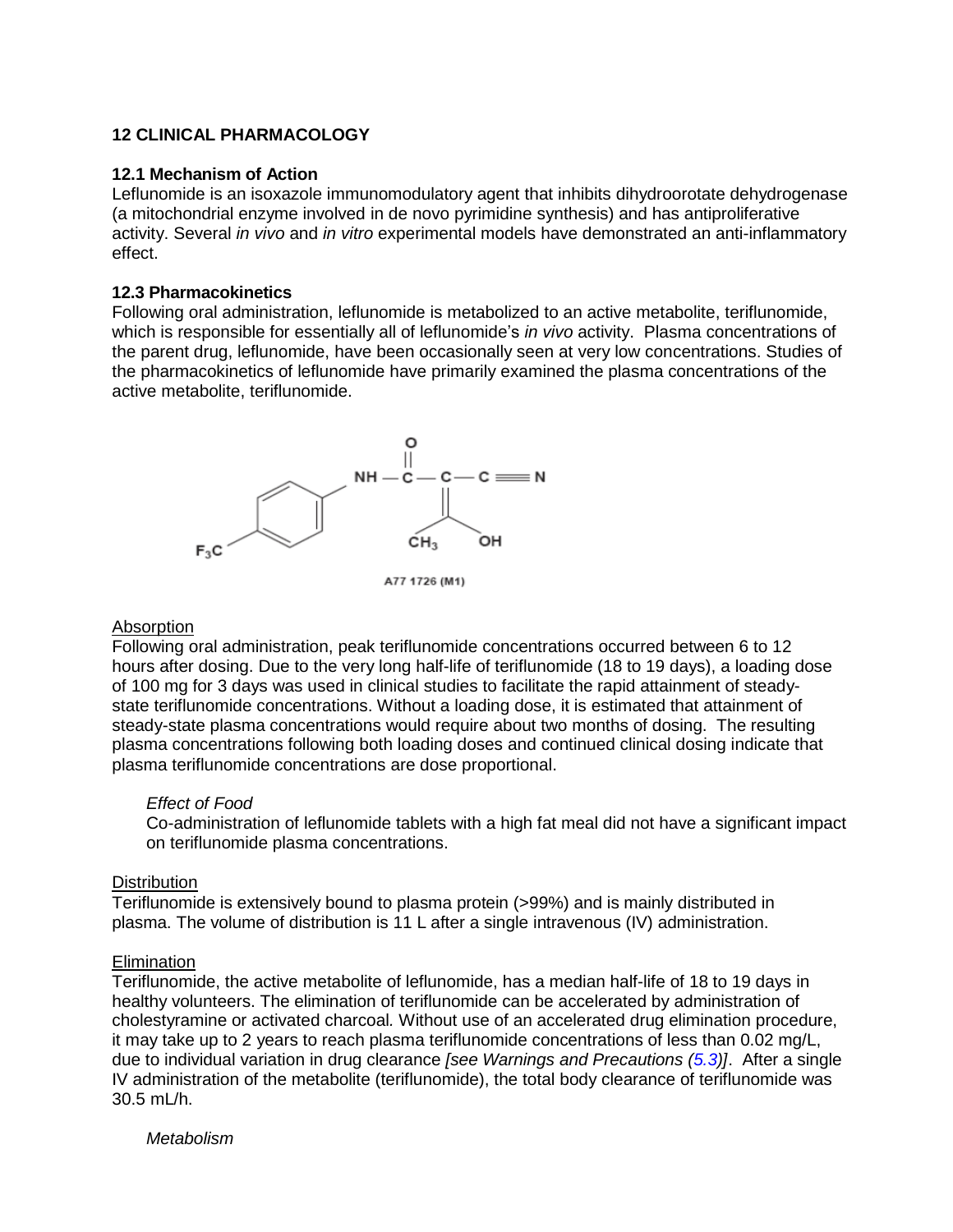*In vitro* inhibition studies in human liver microsomes suggest that cytochrome P450 (CYP) 1A2, 2C19 and 3A4 are involved in leflunomide metabolism. *In vivo,* leflunomide is metabolized to one primary (teriflunomide) and many minor metabolites. *In vitro,*  teriflunomide is not metabolized by CYP450 or flavin monoamine oxidase enzymes. The parent compound is rarely detectable in plasma.

#### *Excretion*

Teriflunomide, the active metabolite of leflunomide, is eliminated by direct biliary excretion of unchanged drug as well as renal excretion of metabolites. Over 21 days, 60.1% of the administered dose is excreted via feces (37.5%) and urine (22.6%). After an accelerated elimination procedure with cholestyramine, an additional 23.1% was recovered (mostly in feces).

Studies with both hemodialysis and CAPD (chronic ambulatory peritoneal dialysis) indicate that teriflunomide is not dialyzable.

#### Specific Populations

*Gender.* Gender has not been shown to cause a consistent change in the *in vivo* pharmacokinetics of teriflunomide.

*Smoking.* A population based pharmacokinetic analysis of the clinical trial data indicates that smokers have a 38% increase in clearance over non-smokers; however, no difference in clinical efficacy was seen between smokers and nonsmokers.

#### Drug Interaction Studies

Drug interaction studies have been conducted with both leflunomide (leflunomide) and with its active metabolite, teriflunomide, where the metabolite was directly administered to the test subjects.

#### *The Potential Effect of Other Drugs on Leflunomide*

• Potent CYP and transporter inducers:

Following concomitant administration of a single dose of leflunomide to subjects receiving multiple doses of rifampin, teriflunomide peak concentrations were increased (~40%) over those seen when leflunomide was given alone *[see Drug Interactions [\(7\)](#page-10-0)].*

• An *in vivo* interaction study with leflunomide and cimetidine (non-specific weak CYP inhibitor) has demonstrated a lack of a significant impact on teriflunomide exposure.

### *The Potential Effect of Leflunomide on Other Drugs*

• CYP2C8 Substrates

There was an increase in mean repaglinide  $C_{\text{max}}$  and AUC (1.7-and 2.4-fold, respectively), following repeated doses of teriflunomide and a single dose of 0.25 mg repaglinide, suggesting that teriflunomide is an inhibitor of CYP2C8 *in vivo*. The magnitude of interaction could be higher at the recommended repaglinide dose *[see Drug Interactions [\(7\)](#page-10-0)].*

• CYP1A2 Substrates

Repeated doses of teriflunomide decreased mean  $C_{\text{max}}$  and AUC of caffeine by 18% and 55%, respectively, suggesting that teriflunomide may be a weak inducer of CYP1A2 *in vivo*.

• OAT3 Substrates

There was an increase in mean cefaclor  $C_{\text{max}}$  and AUC (1.43-and 1.54-fold,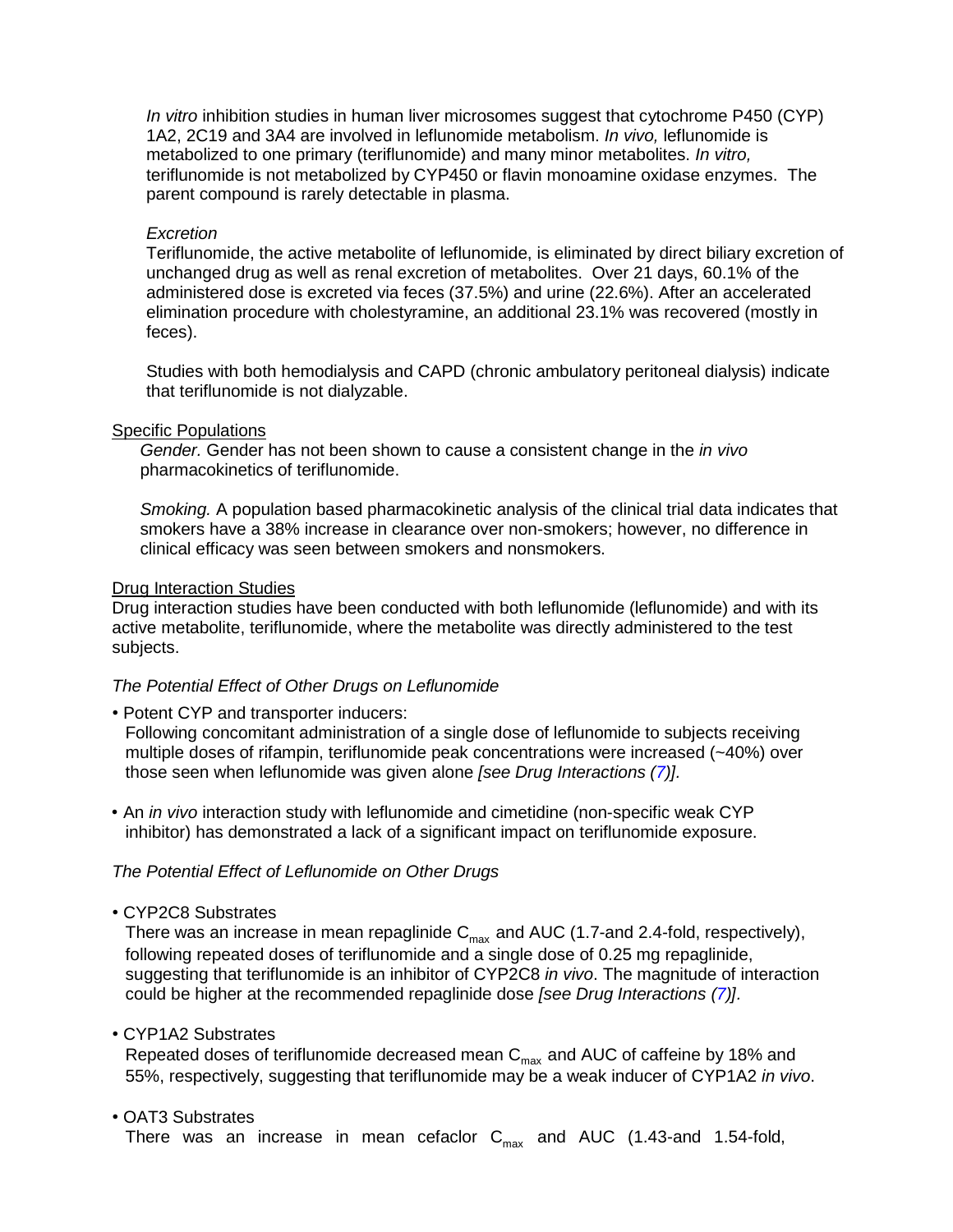respectively), following repeated doses of teriflunomide, suggesting that teriflunomide is an inhibitor of organic anion transporter 3 (OAT3) *in vivo [see Drug Interactions [\(7\)](#page-10-0)].*

• BCRP and OATP1B1/1B3 Substrates

There was an increase in mean rosuvastatin  $C_{\text{max}}$  and AUC (2.65-and 2.51-fold, respectively), following repeated doses of teriflunomide, suggesting that teriflunomide is an inhibitor of BCRP transporter and organic anion transporting polypeptide 1B1 and 1B3 (OATP1B1/1B3) *[see Drug Interactions [\(7\)](#page-10-0)].*

• Oral Contraceptives

There was an increase in mean ethinylestradiol  $C_{\text{max}}$  and  $AUC_{0-24}$  (1.58-and 1.54-fold, respectively) and levonorgestrel C<sub>max</sub> and AUC<sub>0-24</sub> (1.33-and 1.41-fold, respectively) following repeated doses of teriflunomide *[see Drug Interactions [\(7\)](#page-10-0)].*

• Teriflunomide did not affect the pharmacokinetics of bupropion (a CYP2B6 substrate), midazolam (a CYP3A4 substrate), S-warfarin (a CYP2C9 substrate), omeprazole (a CYP2C19 substrate), and metoprolol (a CYP2D6 substrate).

## <span id="page-16-0"></span>**13 NONCLINICAL TOXICOLOGY**

## <span id="page-16-1"></span>**13.1 Carcinogenesis, Mutagenesis, Impairment of Fertility**

No evidence of carcinogenicity was observed in a 2-year bioassay in rats at oral doses of leflunomide up to the maximally tolerated dose of 6 mg/kg (approximately 1/40 the maximum human teriflunomide systemic exposure based on AUC). However, male mice in a 2-year bioassay exhibited an increased incidence in lymphoma at an oral dose of 15 mg/kg, the highest dose studied (1.7 times the human teriflunomide exposure based on AUC). Female mice, in the same study, exhibited a dose-related increased incidence of bronchoalveolar adenomas and carcinomas combined beginning at 1.5 mg/kg (approximately 1/10 the human teriflunomide exposure based on AUC). The significance of the findings in mice relative to the clinical use of leflunomide is not known.

Leflunomide was not mutagenic in the Ames assay, the unscheduled DNA synthesis assay, or in the HGPRT gene mutation assay. In addition, leflunomide was not clastogenic in the *in vivo* mouse micronucleus assay or in the *in vivo* Chinese hamster bone marrow cell cytogenic test. However, 4-trifluoromethylaniline (TFMA), a minor metabolite of leflunomide, was mutagenic in the Ames assay and in the HGPRT gene mutation assay, and was clastogenic in the *in vitro* Chinese hamster cell chromosomal aberration assay. TFMA was not clastogenic in the *in vivo* mouse micronucleus assay or in the *in vivo* Chinese hamster bone marrow cell cytogenic test.

Leflunomide had no effect on fertility or reproductive performance in either male or female rats at oral doses up to 4.0 mg/kg (approximately 1/30 the human teriflunomide exposure based on AUC) *[see Use in Specific Populations [\(8.1,](#page-11-0) [8.6\)](#page-13-0)]*.

## <span id="page-16-2"></span>**14 CLINICAL STUDIES**

The efficacy of leflunomide in the treatment of rheumatoid arthritis (RA) was demonstrated in three controlled trials showing reduction in signs and symptoms, and inhibition of structural damage. In two placebo controlled trials, efficacy was demonstrated for improvement in physical function. In these trials, efficacy was evaluated by:

## *1. Reduction of signs and symptoms*

Relief of signs and symptoms was assessed using the American College of Rheumatology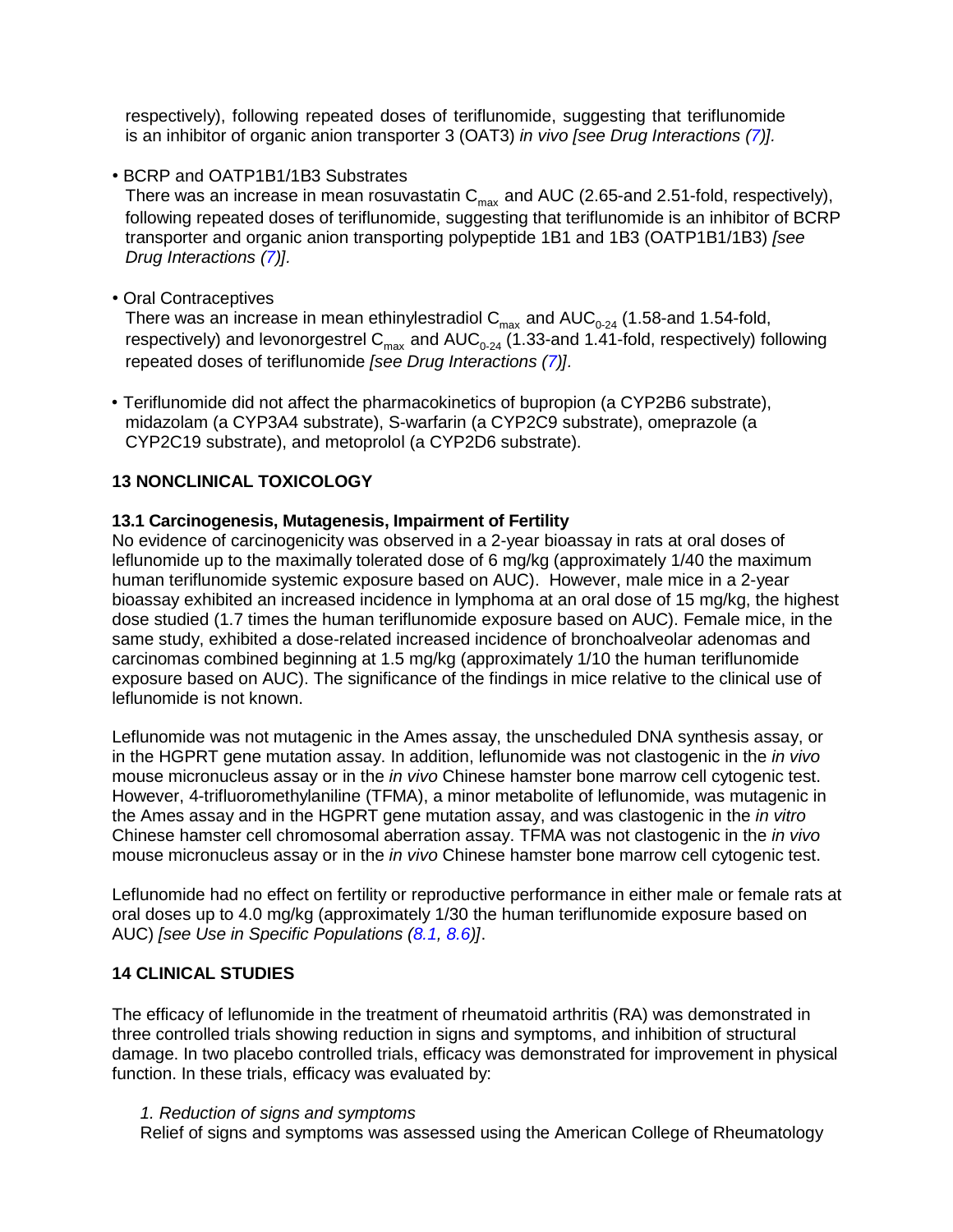(ACR) 20 Responder Index, a composite of clinical, laboratory, and functional measures in rheumatoid arthritis. An "ACR20 Responder" is a patient who had ≥ 20% improvement in both tender and swollen joint counts and in 3 of the following 5 criteria: physician global assessment, patient global assessment, functional ability measure [Modified Health Assessment Questionnaire (MHAQ)], visual analog pain scale, and erythrocyte sedimentation rate or C-reactive protein. An "ACR20 Responder at Endpoint" is a patient who completed the study and was an ACR20 Responder at the completion of the study.

#### *2. Inhibition of structural damage*

Inhibition of structural damage compared to control was assessed using the Sharp Score , a composite score of X-ray erosions and joint space narrowing in hands/wrists and forefeet.

#### *3. Improvement in physical function*

Improvement in physical function was assessed using the Health Assessment Questionnaire (HAQ) and the Medical Outcomes Survey Short Form (SF-36).

In all leflunomide trials, participants of at least 18 years of age and in ARA functional class of I, II or III received an initial loading dosage of 100 mg leflunomide per day for three days, followed by 20 mg per day thereafter.

Exclusion criteria included patients with a history of hypersensitivity to the study medication; women who were pregnant or breast feeding and men or women of child bearing age and potential who had not received contraceptives for at least 4 weeks before entering the study and to be maintained throughout the study and for at least 6 months after discontinuing treatment; Patients with a history of inflammatory disease, impaired renal function or liver impairment, cardiac failure, congenital or acquired immunodeficiency, impaired coagulation, or a history of recent major traumatic injury; patients taking intra-articular or systemic concomitant medications which could affect the safety and/or efficacy of the study medication.

## Trial 1

Trial 1, a 2 year study, randomized 482 patients with active RA of at least 6 months duration to leflunomide 20 mg/day (n=182), methotrexate 7.5 mg/week increasing to 15 mg/week (n=182), or placebo (n=118). All patients received folate 1 mg BID. The primary analysis was at 52 weeks with blinded treatment to 104 weeks.

Overall, 235 of the 508 randomized treated patients (482 in primary data analysis and an additional 26 patients), continued into a second 12 months of double-blind treatment (98 leflunomide, 101 methotrexate, 36 placebo). Leflunomide dose continued at 20 mg/day and the methotrexate dose could be increased to a maximum of 20 mg/week. In total, 190 patients (83 leflunomide, 80 methotrexate, 27 placebo) completed 2 years of double-blind treatment.

## Trial 2

Trial 2 randomized 358 patients with active RA to leflunomide 20 mg/day (n=133), sulfasalazine 2.0 g/day (n=133), or placebo (n=92). Treatment duration was 24 weeks. An extension of the study was an optional 6-month blinded continuation of Trial 2 without the placebo arm, resulting in a 12-month comparison of leflunomide and sulfasalazine.

Of the 168 patients who completed 12 months of treatment, 146 patients (87%) entered a 1 year extension study of double blind active treatment; (60 leflunomide, 60 sulfasalazine, 26 placebo/ sulfasalazine). Patients continued on the same daily dosage of leflunomide or sulfasalazine that they had been taking at the completion of Trial 2. A total of 121 patients (53 leflunomide, 47 sulfasalazine, 21 placebo/sulfasalazine) completed the 2 years of double-blind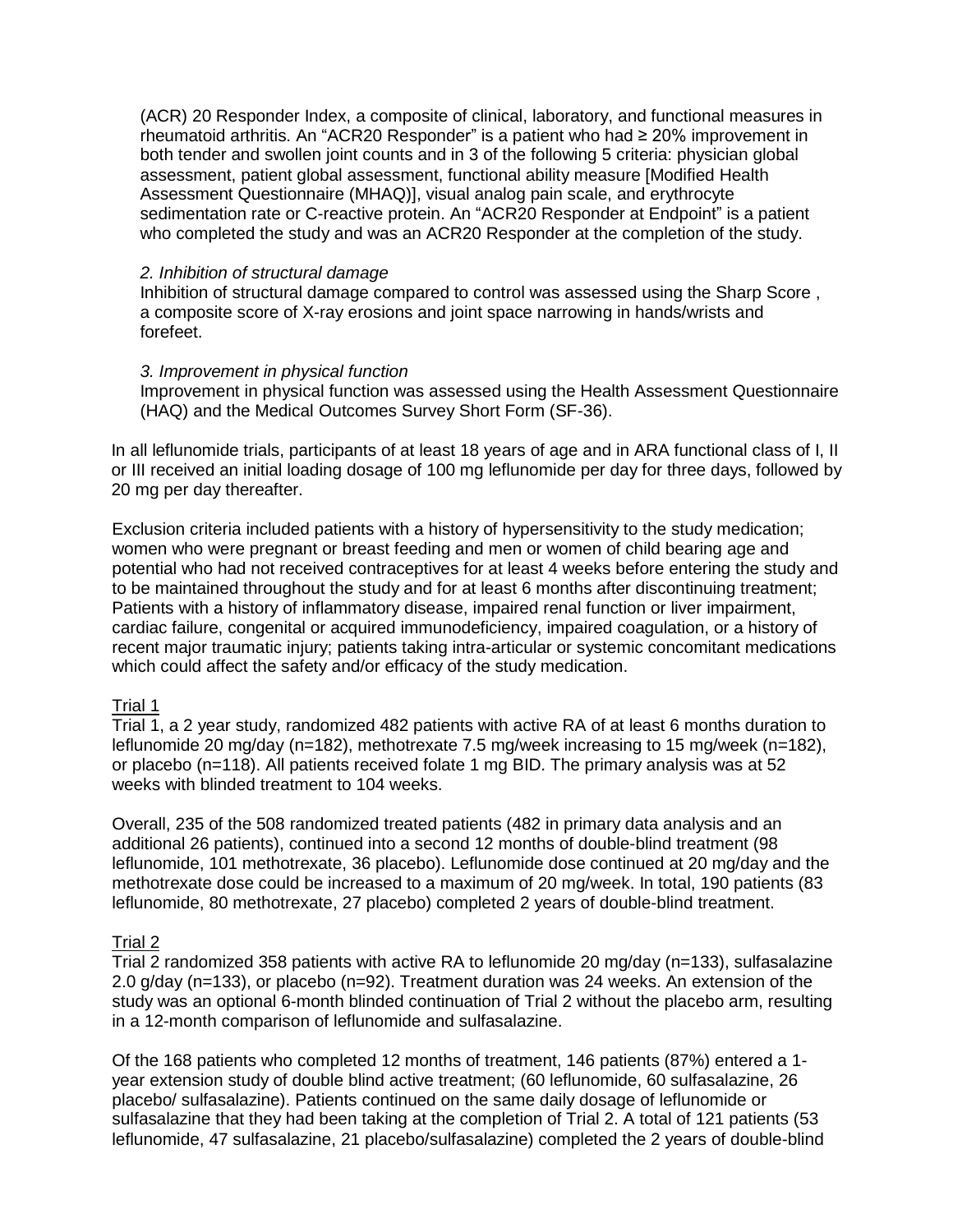## treatment.

## Trial 3

Trial 3 randomized 999 patients with active RA to leflunomide 20 mg/day (n=501) or methotrexate at 7.5 mg/week increasing to 15 mg/week (n=498). Folate supplementation was used in 10% of patients. Treatment duration was 52 weeks.

Of the 736 patients who completed 52 weeks of treatment in study Trial 3, 612 (83%) entered the double-blind, 1-year extension study (292 leflunomide, 320 methotrexate). Patients continued on the same daily dosage of leflunomide or methotrexate that they had been taking at the completion of Trial 3. There were 533 patients (256 leflunomide, 277 methotrexate) who completed 2 years of double-blind treatment.

## Clinical Trial Results

### *Clinical Response*

The ACR20 Responder at Endpoint rates are shown in Figure 1. Leflunomide was statistically significantly superior to placebo in reducing the signs and symptoms of RA by the primary efficacy analysis, ACR20 Responder at Endpoint, in study Trial 1 (at the primary 12 months endpoint) and Trial 2 (at 6 month endpoint). ACR20 Responder at Endpoint rates with leflunomide treatment were consistent across the 6 and 12 month studies (41 to 49%). No consistent differences were demonstrated between leflunomide and methotrexate or between leflunomide and sulfasalazine. Leflunomide treatment effect was evident by 1 month, stabilized by 3 to 6 months, and continued throughout the course of treatment as shown in Figure 1.

### **Figure 1. Percentage of ACR20 Responders at Endpoint in Patients with Active RA in Trials 1, 2, and 3**



# % ACR 20 Responder at Endpoint

L=Leflunomide, M=Methotrexate, P=Placebo, S=Sulfasalazine

|         | <b>Comparisons</b>       | 95% Confidence Interval | <b>p</b> Value |
|---------|--------------------------|-------------------------|----------------|
| Trial 1 | Leflunomide vs. Placebo  | (12, 32)                | < 0.0001       |
|         | Methotrexate vs. Placebo | (8, 30)                 | < 0.0001       |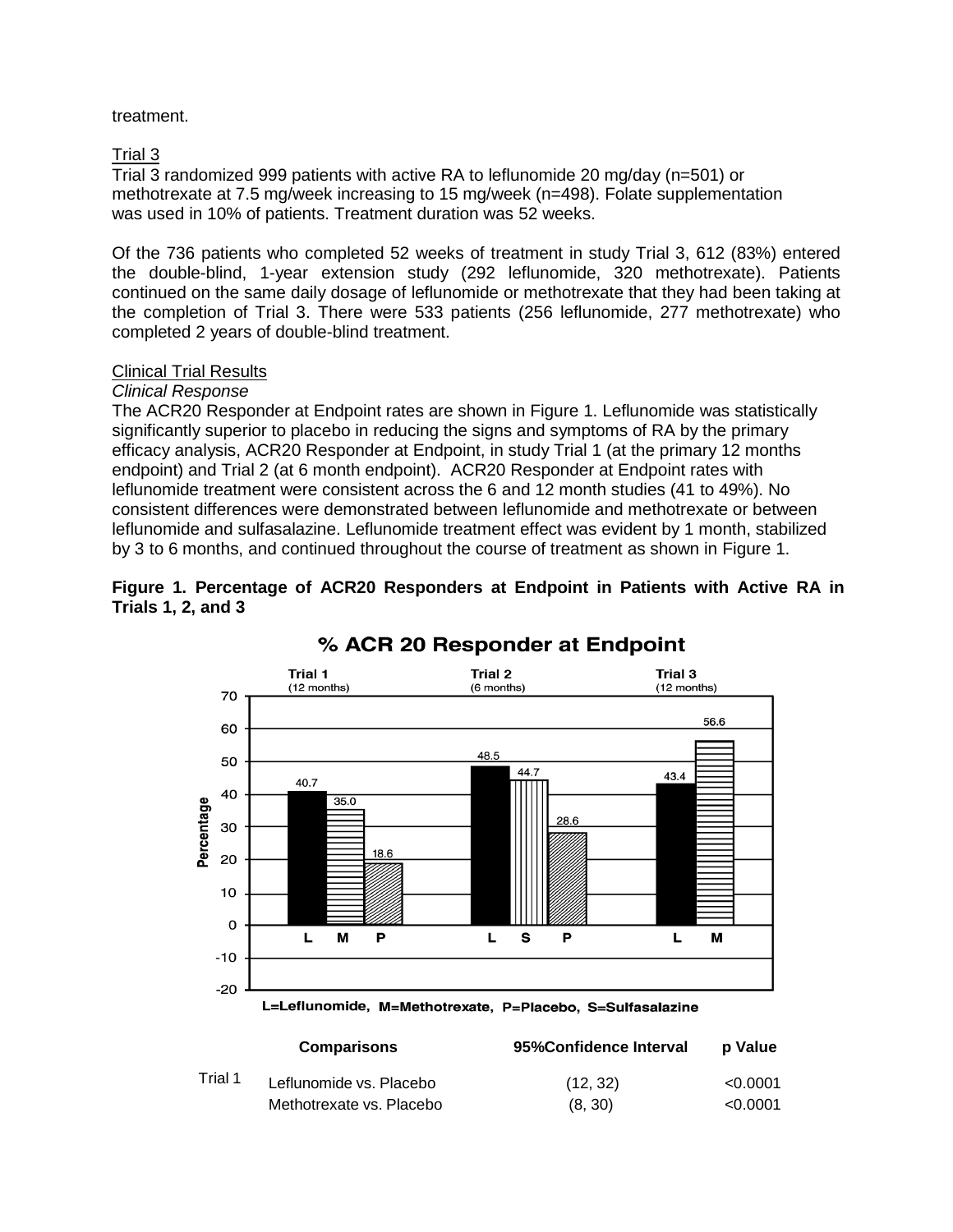|         | Leflunomide vs. Methotrexate                                                          | (-4, 16)                         | <b>NS</b>               |
|---------|---------------------------------------------------------------------------------------|----------------------------------|-------------------------|
| Trial 2 | Leflunomide vs. Placebo<br>Sulfasalazine vs. Placebo<br>Leflunomide vs. Sulfasalazine | (7, 33)<br>(4, 29)<br>$(-8, 16)$ | 0.0026<br>0.0121<br>NS. |
| Trial 3 | Leflunomide vs. Methotrexate                                                          | $(-19, -7)$                      | < 0.0001                |

**Figure 2. ACR20 Responders over Time in Patients with Active RA in Trial 1\***



\*Last Observation Carried Forward.

ACR50 and ACR70 Responders are defined in an analogous manner to the ACR 20 Responder, but use improvements of 50% or 70%, respectively (Table 3). Mean change for the individual components of the ACR Responder Index are shown in Table 4.

**Table 3. Summary of ACR Response Rates in Patients with Active RA in Trials 1,2, and 3\***

| <b>Study and Treatment Group</b>      | ACR <sub>20</sub> | ACR50           | ACR70           |
|---------------------------------------|-------------------|-----------------|-----------------|
| Placebo-Controlled Studies            |                   |                 |                 |
| Trial 1 (12 months)                   |                   |                 |                 |
| Leflunomide $(n=178)^{\dagger}$       | $52^{\ddagger}$   | $34^{\ddagger}$ | $20^{1}$        |
| Placebo (n=118) $†$                   | 26                | 8               | 4               |
| Methotrexate $(n=180)^{\dagger}$      | 46                | 23              | 9               |
| Trial 2 (6 months)                    |                   |                 |                 |
| Leflunomide $(n=130)^{\dagger}$       | $55^{\ddagger}$   | $33^{\ddagger}$ | 10 <sup>§</sup> |
| Placebo $(n=91)^{\dagger}$            | 29                | 14              | $\overline{2}$  |
| Sulfasalazine (n=132) $^{\dagger}$    | 57                | 30              | 8               |
| Non-Placebo Active-Controlled Studies |                   |                 |                 |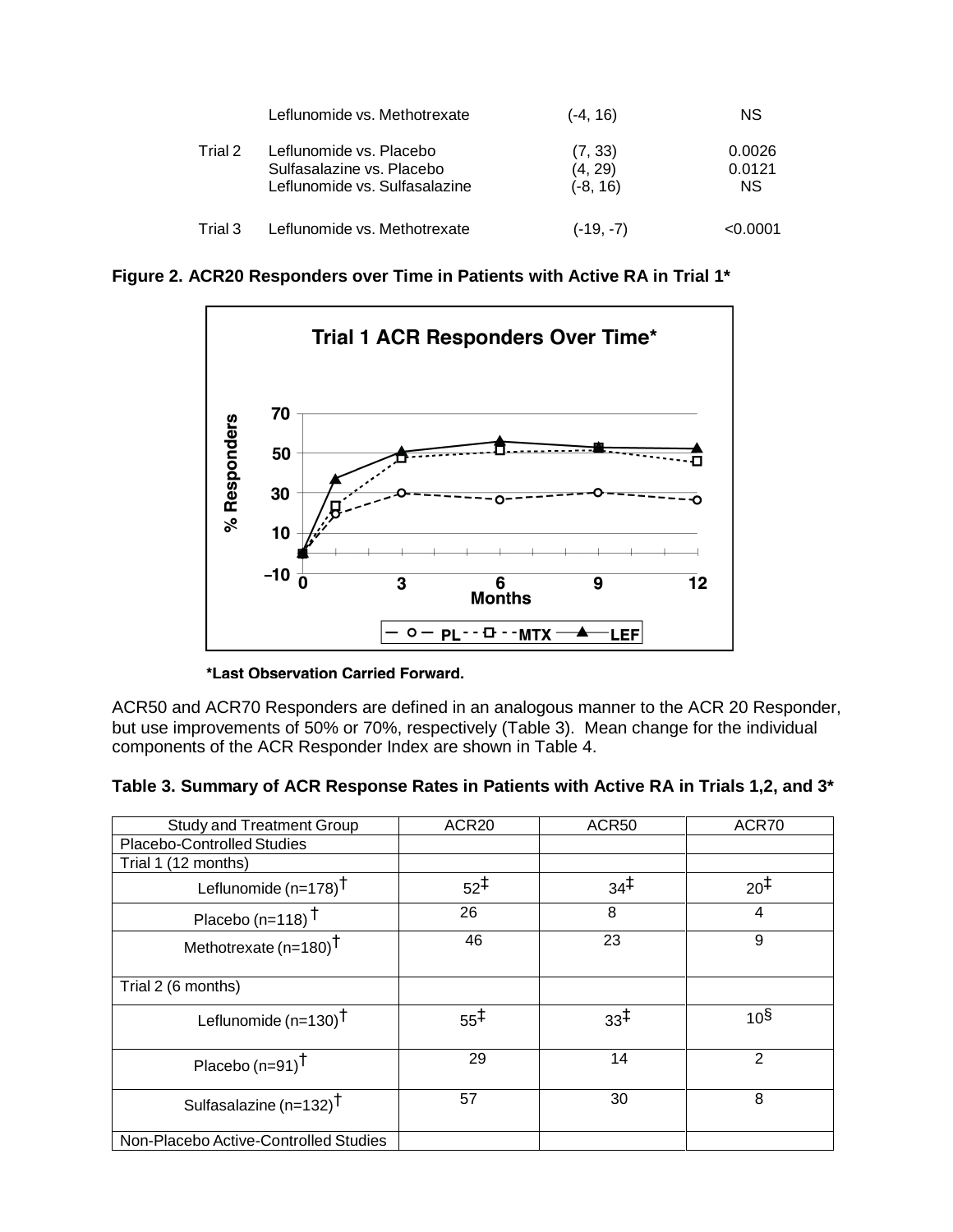| Trial 3 (12 months)                                                                                                              |    |    |    |
|----------------------------------------------------------------------------------------------------------------------------------|----|----|----|
| Leflunomide $(n=495)^T$                                                                                                          | 51 | 31 | 10 |
| Methotrexate ( $n=489$ ) <sup>T</sup>                                                                                            | 65 | 44 | 16 |
| * Intent to treat (ITT) analysis using last observation carried forward (LOCF) technique for patients who<br>discontinued early. |    |    |    |
| $\dagger$ N is the number of ITT patients for whom adequate data were available to calculate the indicated<br>rates.             |    |    |    |
| $\ddagger$ p<0.001 Leflunomide vs placebo                                                                                        |    |    |    |
| $\frac{1}{2}$ p<0.02 Leflunomide vs placebo                                                                                      |    |    |    |

Table 4 shows the results of the components of the ACR response criteria for Trial 1, Trial 2 and Trial 3. Leflunomide was significantly superior to placebo in all components of the ACR Response criteria in study Trial 1 and Trial 2. In addition, leflunomide was significantly superior to placebo in improving morning stiffness, a measure of RA disease activity, not included in the ACR Response criteria. No consistent differences were demonstrated between leflunomide and the active comparators.

|                                       | Table 4. Mean Change in the Components of the ACR Responder Index in Patients |  |  |  |
|---------------------------------------|-------------------------------------------------------------------------------|--|--|--|
| with Active RA in Trials 1, 2, and 3* |                                                                               |  |  |  |

| Components                                                                                                                                         |                  |                     | <b>Placebo-Controlled Studies</b> |                  |                              |         |                               | Non-placebo<br><b>Controlled Study</b> |
|----------------------------------------------------------------------------------------------------------------------------------------------------|------------------|---------------------|-----------------------------------|------------------|------------------------------|---------|-------------------------------|----------------------------------------|
|                                                                                                                                                    |                  | Trial 1 (12 months) |                                   |                  | Trial 2 Non-US<br>(6 months) |         | Trial 3 Non-US<br>(12 months) |                                        |
|                                                                                                                                                    | Leflu-<br>nomide | Metho-<br>trexate   | Placebo                           | Leflu-<br>nomide | Sulfa-<br>salazine           | Placebo | Leflu-<br>nomide              | Metho-<br>trexate                      |
| Tender joint count <sup>1</sup>                                                                                                                    | $-7.7$           | $-6.6$              | $-3.0$                            | $-9.7$           | $-8.1$                       | $-4.3$  | $-8.3$                        | $-9.7$                                 |
| Swollen joint count <sup>1</sup>                                                                                                                   | $-5.7$           | $-5.4$              | $-2.9$                            | $-7.2$           | $-6.2$                       | $-3.4$  | $-6.8$                        | $-9.0$                                 |
| Patient global<br>assessment <sup>2</sup>                                                                                                          | $-2.1$           | $-1.5$              | 0.1                               | $-2.8$           | $-2.6$                       | $-0.9$  | $-2.3$                        | $-3.0$                                 |
| Physician<br>global<br>$\overline{a}$ ssessment <sup>2</sup>                                                                                       | $-2.8$           | $-2.4$              | $-1.0$                            | $-2.7$           | $-2.5$                       | $-0.8$  | $-2.3$                        | $-3.1$                                 |
| Physical<br>function/disability<br>(MHAQ/HAQ)                                                                                                      | $-0.29$          | $-0.15$             | 0.07                              | $-0.50$          | $-0.29$                      | $-0.04$ | $-0.37$                       | $-0.44$                                |
| Pain intensity <sup>2</sup>                                                                                                                        | $-2.2$           | $-1.7$              | $-0.5$                            | $-2.7$           | $-2.0$                       | $-0.9$  | $-2.1$                        | $-2.9$                                 |
| Erythrocyte<br>Sedimentation rate                                                                                                                  | $-6.26$          | $-6.48$             | 2.56                              | $-7.48$          | $-16.56$                     | 3.44    | $-10.12$                      | $-22.18$                               |
| C-reactive protein                                                                                                                                 | $-0.62$          | $-0.50$             | 0.47                              | $-2.26$          | $-1.19$                      | 0.16    | $-1.86$                       | $-2.45$                                |
| Not included in the ACR Responder Index                                                                                                            |                  |                     |                                   |                  |                              |         |                               |                                        |
| Morning Stiffness (min)                                                                                                                            | $-101.4$         | $-88.7$             | 14.7                              | $-93.0$          | $-42.4$                      | $-6.8$  | $-63.7$                       | $-86.6$                                |
| * Last Observation Carried Forward; Negative Change Indicates Improvement<br>1 Based on 28 joint count<br>2 Visual Analog Scale - 0=Best; 10=Worst |                  |                     |                                   |                  |                              |         |                               |                                        |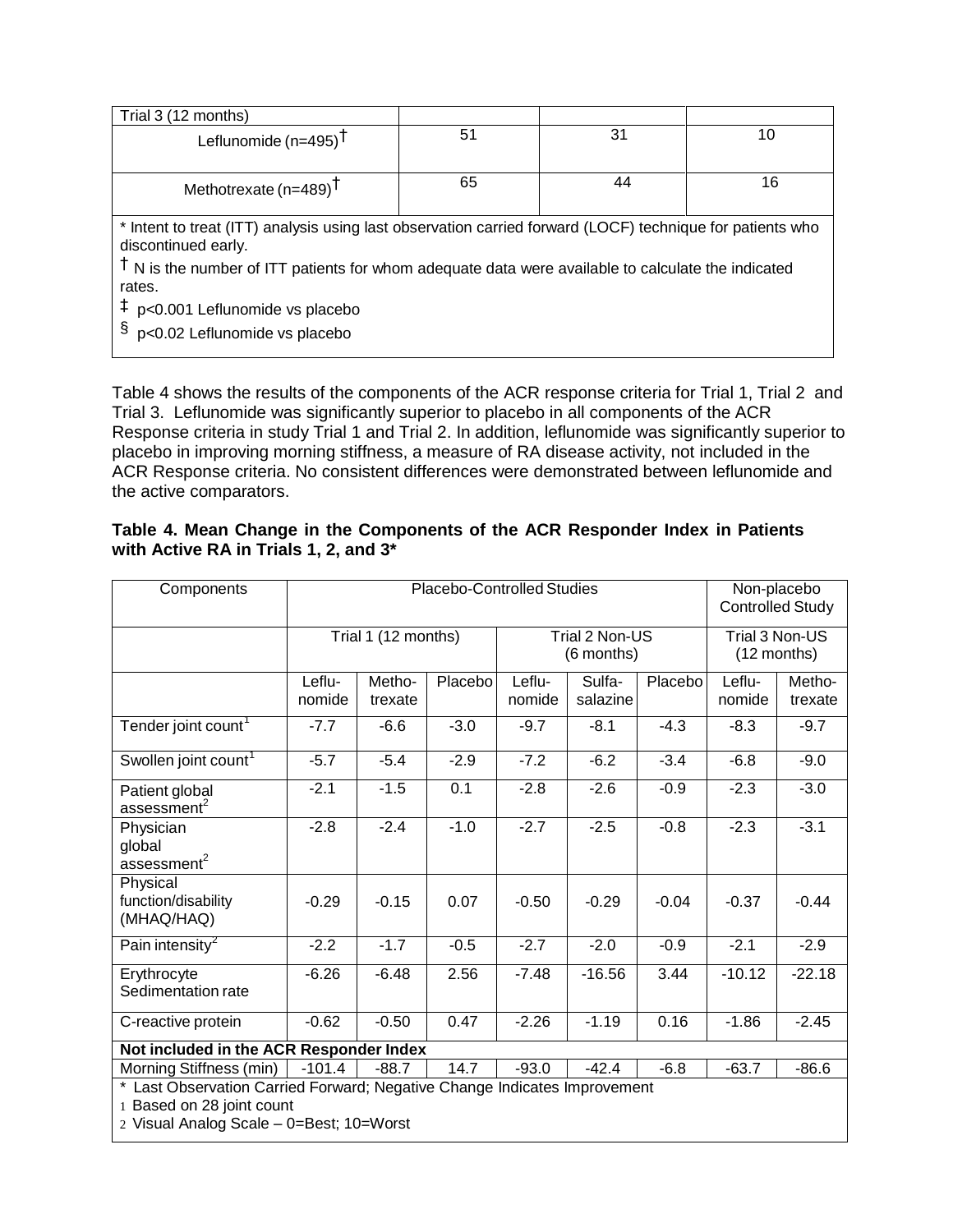#### *Maintenance of effect*

After completing 12 months of treatment, patients continuing on study treatment were evaluated for an additional 12 months of double-blind treatment (total treatment period of 2 years) ,. ACR Responder rates at 12 months were maintained over 2 years in most patients continuing a second year of treatment.

Improvement from baseline in the individual components of the ACR responder criteria was also sustained in most patients during the second year of leflunomide treatment in all three trials.

### Radiographic Response

The change from baseline to endpoint in progression of structural disease, as measured by the Sharp X-ray score, is displayed in Figure 3. Leflunomide was statistically significantly superior to placebo in inhibiting the progression of disease by the Sharp Score. No consistent differences were demonstrated between leflunomide and methotrexate or between leflunomide and sulfasalazine.



## **Figure 3. Change in Sharp Score in Patients with Active RA in Trials 1, 2, and 3**

L= Leflunomide; M=methotrexate; S=sulfasalazine; P=placebo

|         | <b>Comparisons</b>           | 95% Confidence Interval | p Value |
|---------|------------------------------|-------------------------|---------|
| Trial 1 | Leflunomide vs. Placebo      | $(-4.0, -1.1)$          | 0.0007  |
|         | Methotrexate vs. Placebo     | $(-2.6, -0.2)$          | 0.0196  |
|         | Leflunomide vs. Methotrexate | $(-2.3, 0.0)$           | 0.0499  |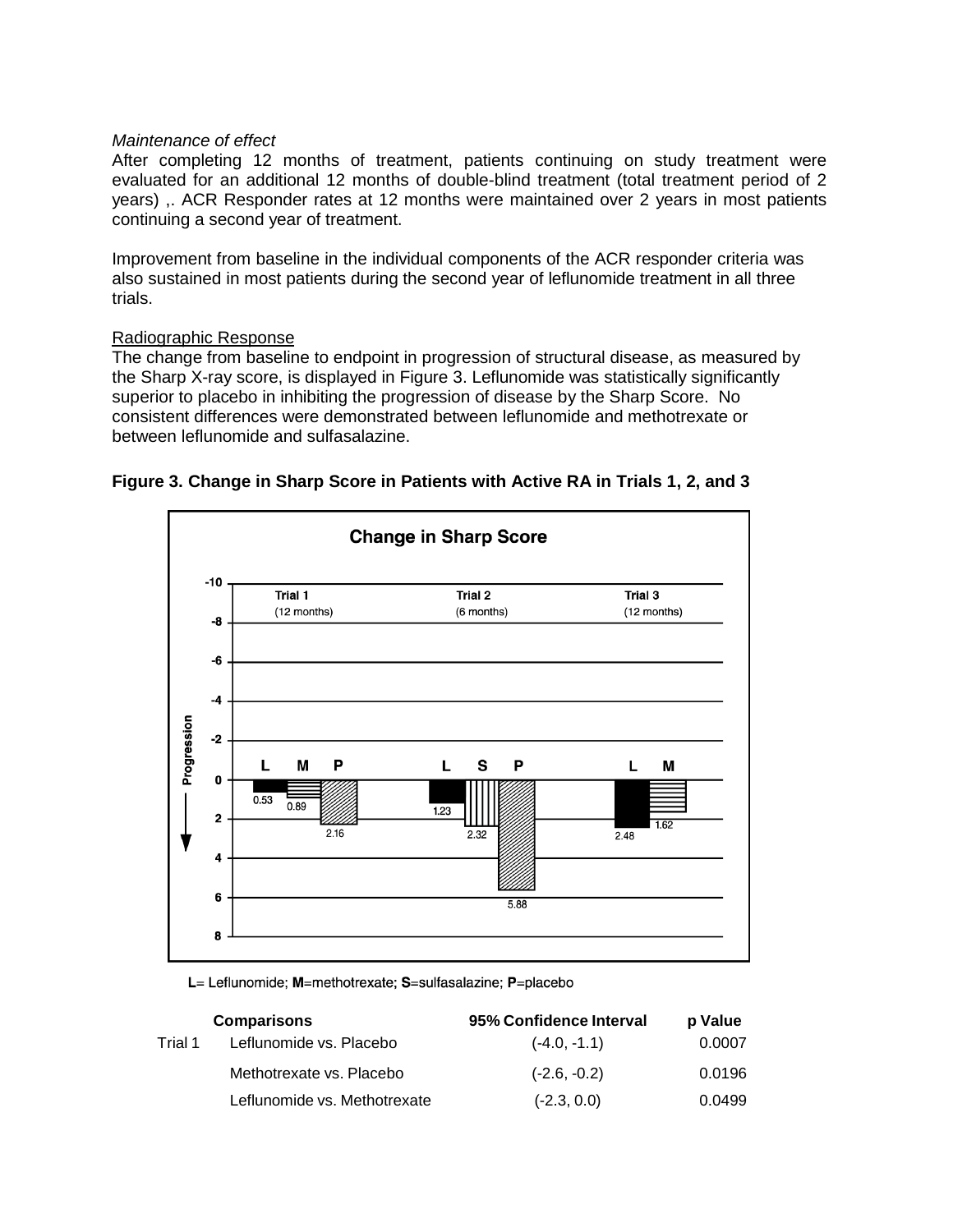| Trial 2 | Leflunomide vs. Placebo       | $(-6.2, -1.8)$ | 0.0004    |
|---------|-------------------------------|----------------|-----------|
|         | Sulfasalazine vs. Placebo     | $(-6.9, 0.0)$  | 0.0484    |
|         | Leflunomide vs. Sulfasalazine | $(-3.3, 1.2)$  | <b>NS</b> |
| Trial 3 | Leflunomide vs. Methotrexate  | $(-2.2, 7.4)$  | <b>NS</b> |

## Physical Function Response

The Health Assessment Questionnaire (HAQ) assesses a patient's physical function and degree of disability. The mean change from baseline in functional ability as measured by the HAQ Disability Index (HAQ DI) in the 6 and 12 month placebo and active controlled trials is shown in Figure 4. Leflunomide was statistically significantly superior to placebo in improving physical function. Superiority to placebo was demonstrated consistently across all eight HAQ DI subscales (dressing, arising, eating, walking, hygiene, reach, grip and activities) in both placebo controlled studies.

The Medical Outcomes Survey Short Form 36 (SF-36), a generic health-related quality of life questionnaire, further addresses physical function. In Trial 1, at 12 months, leflunomide provided statistically significant improvements compared to placebo in the Physical Component Summary (PCS) Score.



**Figure 4. Change in Functional Ability Measure in Patients with Active RA in Trials 1, 2, and 3\***

\* as measured by HAQ Disability Index L= Leflunomide, M=Methotrexate, P=Placebo, S=Sulfasalazine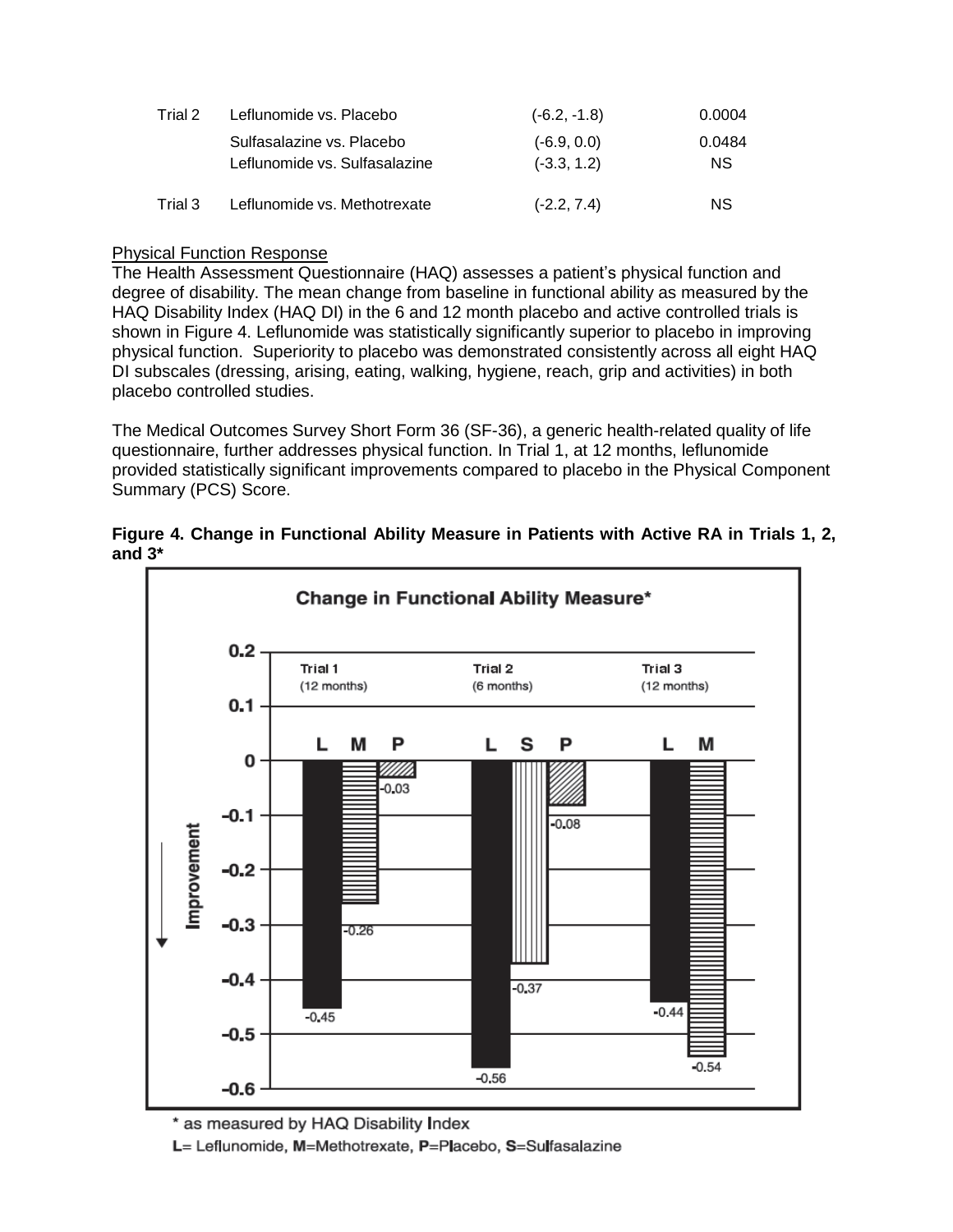|         | Comparison                    | 95% Confidence Interval | p Value  |
|---------|-------------------------------|-------------------------|----------|
| Trial 1 | Leflunomide vs. Placebo       | $(-0.58, -0.29)$        | 0.0001   |
|         | Leflunomide vs. Methotrexate  | $(-0.34, -0.07)$        | 0.0026   |
| Trial 2 | Leflunomide vs. Placebo       | $(-0.67, -0.36)$        | < 0.0001 |
|         | Leflunomide vs. Sulfasalazine | $(-0.33, -0.03)$        | 0.0163   |
| Trial 3 | Leflunomide vs. Methotrexate  | (0.01, 0.16)            | 0.0221   |

### *Maintenance of effect*

The improvement in physical function demonstrated at 6 and 12 months was maintained over two years. In those patients continuing therapy for a second year, this improvement in physical function as measured by HAQ and SF-36 (PCS) was maintained.

## <span id="page-23-1"></span>**16 HOW SUPPLIED/STORAGE AND HANDLING**

#### **How Supplied**

### **Leflunomide tablets, USP**

Leflunomide tablets, USP 10 mg are white, round tablets engraved "LE" over "10" on one side and engraved "APO" on the other side. They are supplied as follows:

Bottles of 30 NDC 60505-2502-1 Bottles of 100 NDC 60505-2502-2 Bottles of 1,000 NDC 60505-2502-3

Leflunomide tablets, USP 20 mg are white, triangular-shaped tablets engraved "LE" over "20" on one side and engraved "APO" on the other side. They are supplied as follows: Bottles of 30 NDC 60505-2503-1 Bottles of 100 NDC 60505-2503-2 Bottles of 1,000 NDC 60505-2503-3

Store at 25°C (77°F); excursions permitted from 15° to 30°C (59 to 86°F) [see USP Controlled Room Temperature]. Protect from light.

## <span id="page-23-0"></span>**17 PATIENT COUNSELING INFORMATION**

#### Embryo-Fetal Toxicity

Advise females of reproductive potential

- Of the potential for fetal harm if leflunomide is taken during pregnancy.
- To notify their healthcare provider immediately if a pregnancy occurs or is suspected.
- To use effective contraception during treatment with leflunomide and until the active metabolite (teriflunomide) plasma concentration is verified to be less than 0.02 mg/L *[see Warnings and Precautions [\(5.1,](#page-3-0) [5.3\)](#page-4-0), Use in Specific Populations [\(8.1,](#page-11-0) [8.3\)](#page-12-0), Clinical Pharmacology [\(12.3\)](#page-14-2)].*

#### Pregnancy Exposure Registry

There is a pregnancy exposure registry that monitors pregnancy outcomes in women exposed to